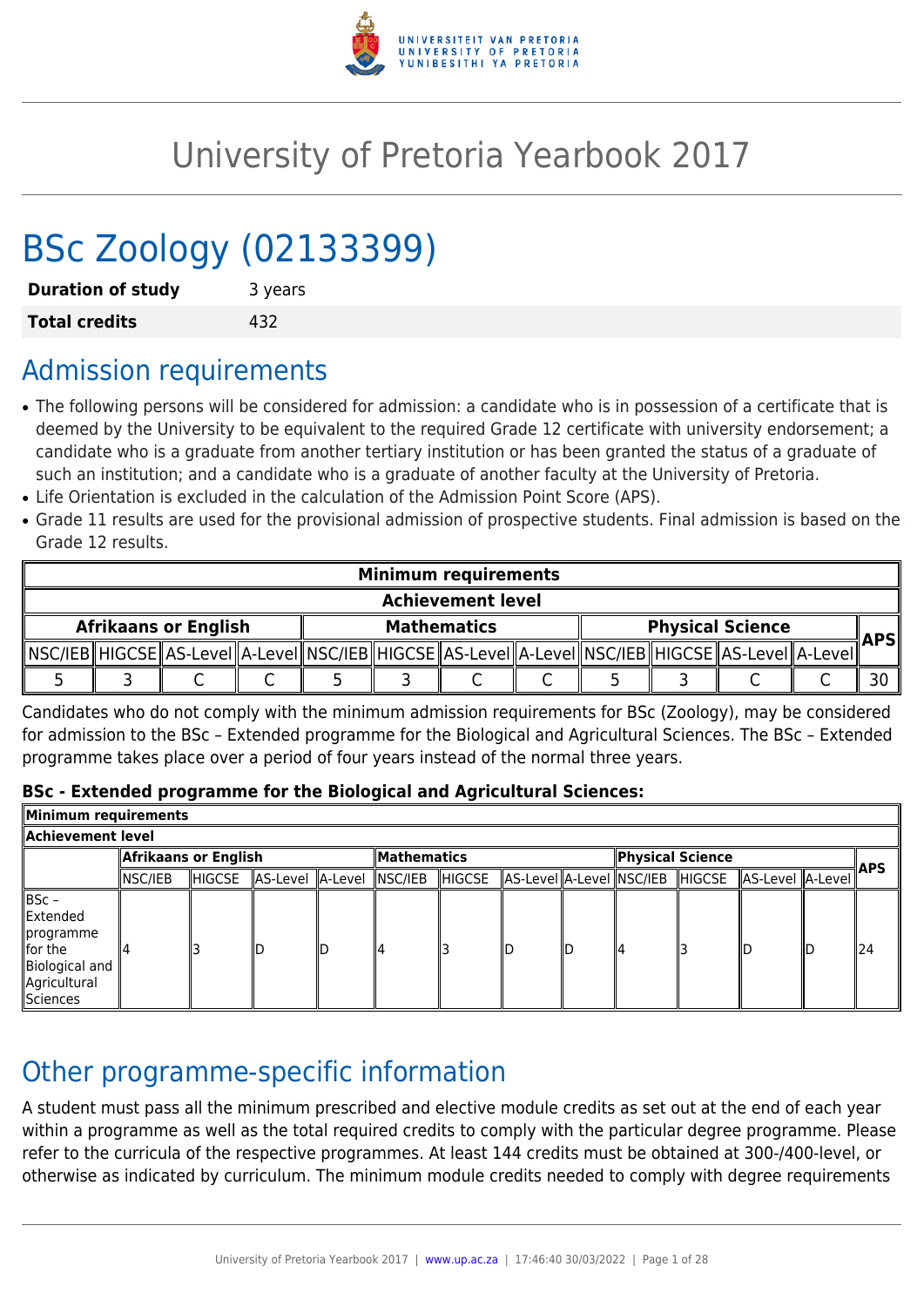

is set out at the end of each study programme. Subject to the programmes as indicated a maximum of 150 credits will be recognised at 100-level. A student may, in consultation with the Head of Department and subject to the permission by the Dean, select or replace prescribed module credits not indicated in BSc three-year study programmes to the equivalent of a maximum of 36 module credits.

It is important that the total number of prescribed module credits is completed during the course of the study programme. The Dean may, on the recommendation of the Head of Department, approve deviations in this regard. Subject to the programmes as indicated in the respective curricula, a student may not register for more than 75 module credits per semester at first-year level subject to permission by the Dean. A student may be permitted to register for up to 80 module credits in a the first semester during the first year provided that he or she obtained a final mark of no less than 70% for grade 12 Mathematics and achieved an APS of 34 or more in the NSC.

Students who are already in possession of a bachelor's degree, will not receive credit for modules of which the content overlap with modules from the degree that was already conferred. Credits will not be considered for more than half the credits passed previously for an uncompleted degree. No credits at the final-year or 300- and 400-level will be granted.

The Dean may, on the recommendation of the programme manager, approve deviations with regard to the composition of the study programme.

Please note: Where elective modules are not specified, these may be chosen from any modules appearing in the list of modules.

It remains the student's responsibility to acertain, prior to registration, whether they comply with the prerequisites of the modules they want to register for.

The prerequisites are listed in the Alphabetical list of modules.

# Promotion to next study year

A student will be promoted to the following year of study if he or she passed 100 credits of the prescribed credits for a year of study, unless the Dean on the recommendation of the head of department decides otherwise. A student who does not comply with the requirements for promotion to the following year of study, retains the credit for the modules already passed and may be admitted by the Dean, on recommendation of the head of department, to modules of the following year of study to a maximum of 48 credits, provided that it will fit in with both the lecture and examination timetable.

#### **General promotion requirements in the faculty**

All students whose academic progress is not acceptable can be suspended from further studies.

- A student who is excluded from further studies in terms of the stipulations of the abovementioned regulations, will be notified in writing by the Dean or Admissions Committee at the end of the relevant semester.
- A student who has been excluded from further studies may apply in writing to the Admissions Committee of the Faculty of Natural and Agricultural Sciences for re-admission.
- Should the student be re-admitted by the Admissions Committee, strict conditions will be set which the student must comply with in order to proceed with his/her studies.
- Should the student not be re-admitted to further studies by the Admissions Committee, he/she will be informed in writing.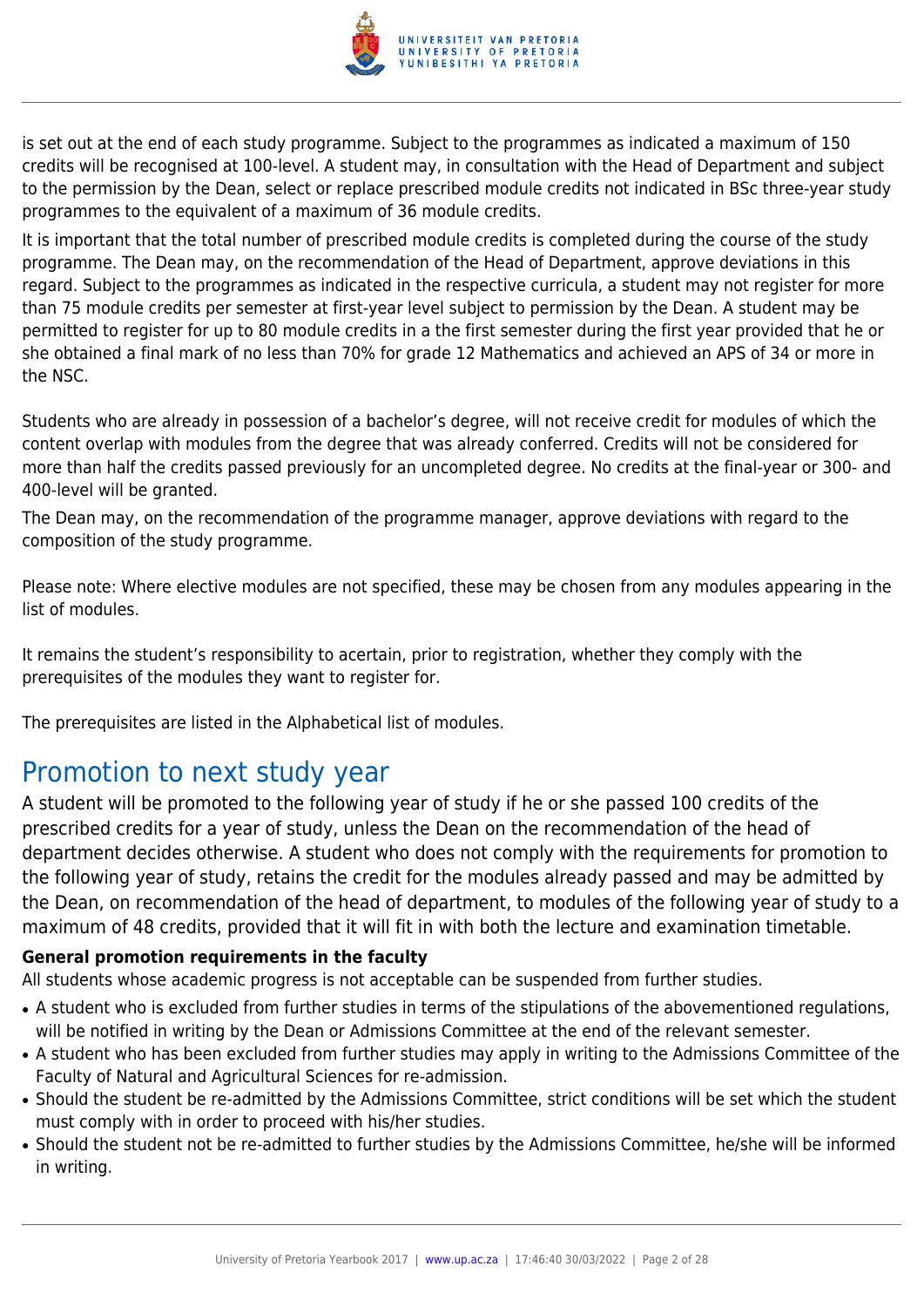

- Students who are not re-admitted by the Admissions Committee have the right to appeal to the Senior Appeals Committee.
- Any decision taken by the Senior Appeals Committee is final.

# Pass with distinction

A student obtains his or her degree with distinction if all prescribed modules at 300-level (or higher) are passed in one academic year with a weighted average of at least 75%, and obtain at least a subminimum of 65% in each of the relevant modules.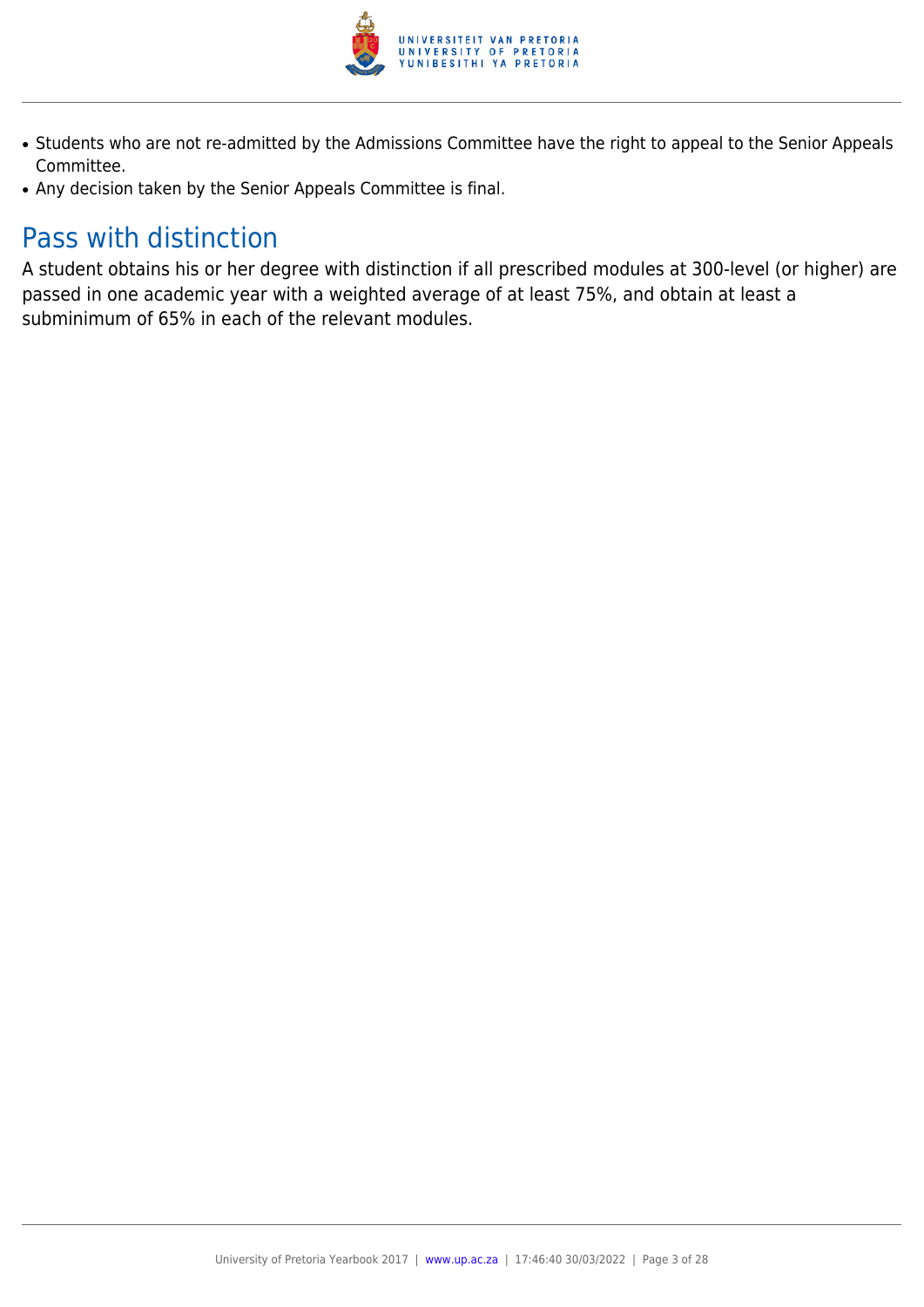

# Curriculum: Year 1

#### **Minimum credits: 140**

#### **Minimum credits:**

Fundamental  $= 12$ 

 $Core = 128$ 

#### **Additional information:**

Students who do not qualify for AIM 102 must register for AIM 111 and AIM 121.

# **Fundamental modules**

#### **Academic information management 111 (AIM 111)**

| <b>Module credits</b>         | 4.00                                                                                                                                                                                                                                                                                                             |
|-------------------------------|------------------------------------------------------------------------------------------------------------------------------------------------------------------------------------------------------------------------------------------------------------------------------------------------------------------|
| Service modules               | Faculty of Engineering, Built Environment and Information Technology<br><b>Faculty of Education</b><br>Faculty of Economic and Management Sciences<br><b>Faculty of Humanities</b><br>Faculty of Law<br><b>Faculty of Health Sciences</b><br>Faculty of Natural and Agricultural Sciences<br>Faculty of Theology |
| <b>Prerequisites</b>          | No prerequisites.                                                                                                                                                                                                                                                                                                |
| <b>Contact time</b>           | MAMELODI, 2 lectures per week                                                                                                                                                                                                                                                                                    |
| <b>Language of tuition</b>    | Separate classes for Afrikaans and English                                                                                                                                                                                                                                                                       |
| <b>Academic organisation</b>  | <b>Information Science</b>                                                                                                                                                                                                                                                                                       |
| <b>Period of presentation</b> | Semester 1                                                                                                                                                                                                                                                                                                       |

#### **Module content**

Find, evaluate, process, manage and present information resources for academic purposes using appropriate technology.

#### **Academic information management 121 (AIM 121)**

| <b>Module credits</b>  | 4.00                                                                                                                                                                                                                                                                                                                                                                   |
|------------------------|------------------------------------------------------------------------------------------------------------------------------------------------------------------------------------------------------------------------------------------------------------------------------------------------------------------------------------------------------------------------|
| <b>Service modules</b> | Faculty of Engineering, Built Environment and Information Technology<br><b>Faculty of Education</b><br><b>Faculty of Economic and Management Sciences</b><br><b>Faculty of Humanities</b><br>Faculty of Law<br><b>Faculty of Health Sciences</b><br><b>Faculty of Natural and Agricultural Sciences</b><br>Faculty of Theology<br><b>Faculty of Veterinary Science</b> |
| <b>Prerequisites</b>   | No prerequisites.                                                                                                                                                                                                                                                                                                                                                      |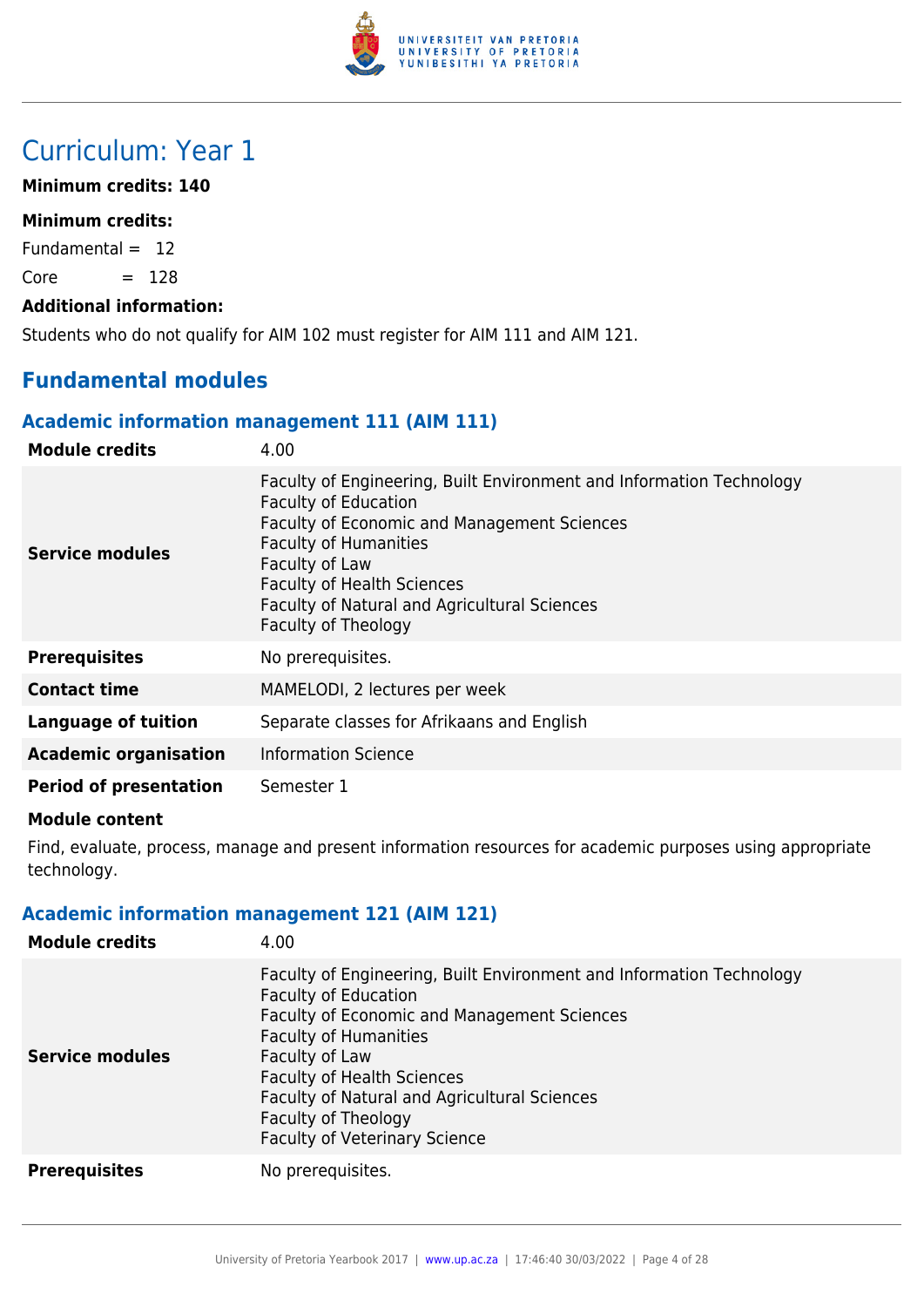

| <b>Contact time</b>           | 2 lectures per week, MAMELODI              |
|-------------------------------|--------------------------------------------|
| Language of tuition           | Separate classes for Afrikaans and English |
| <b>Academic organisation</b>  | <b>Informatics</b>                         |
| <b>Period of presentation</b> | Semester 2                                 |

Apply effective search strategies in different technological environments. Demonstrate the ethical and fair use of information resources. Integrate 21st-century communications into the management of academic information.

### **Language and study skills 110 (LST 110)**

| <b>Module credits</b>         | 6.00                                                                                 |
|-------------------------------|--------------------------------------------------------------------------------------|
| <b>Service modules</b>        | Faculty of Natural and Agricultural Sciences<br><b>Faculty of Veterinary Science</b> |
| <b>Prerequisites</b>          | No prerequisites.                                                                    |
| <b>Contact time</b>           | 2 lectures per week                                                                  |
| <b>Language of tuition</b>    | Module is presented in English                                                       |
| <b>Academic organisation</b>  | Unit for Academic Literacy                                                           |
| <b>Period of presentation</b> | Semester 1                                                                           |

#### **Module content**

The module aims to equip students with the ability to cope with the reading and writing demands of scientific disciplines.

#### **Academic orientation 102 (UPO 102)**

| <b>Module credits</b>         | 0.00                                       |
|-------------------------------|--------------------------------------------|
| Language of tuition           | Afrikaans and English is used in one class |
| <b>Academic organisation</b>  | Natural + Agric Sciences Dean              |
| <b>Period of presentation</b> | Year                                       |

#### **Academic information management 102 (AIM 102)**

| <b>Module credits</b>      | 6.00                                                                                                                                                                                                                                                                                    |
|----------------------------|-----------------------------------------------------------------------------------------------------------------------------------------------------------------------------------------------------------------------------------------------------------------------------------------|
| Service modules            | <b>Faculty of Education</b><br><b>Faculty of Economic and Management Sciences</b><br><b>Faculty of Humanities</b><br>Faculty of Law<br><b>Faculty of Health Sciences</b><br>Faculty of Natural and Agricultural Sciences<br>Faculty of Theology<br><b>Faculty of Veterinary Science</b> |
| <b>Contact time</b>        | 2 lectures per week                                                                                                                                                                                                                                                                     |
| <b>Language of tuition</b> | Separate classes for Afrikaans and English                                                                                                                                                                                                                                              |
|                            |                                                                                                                                                                                                                                                                                         |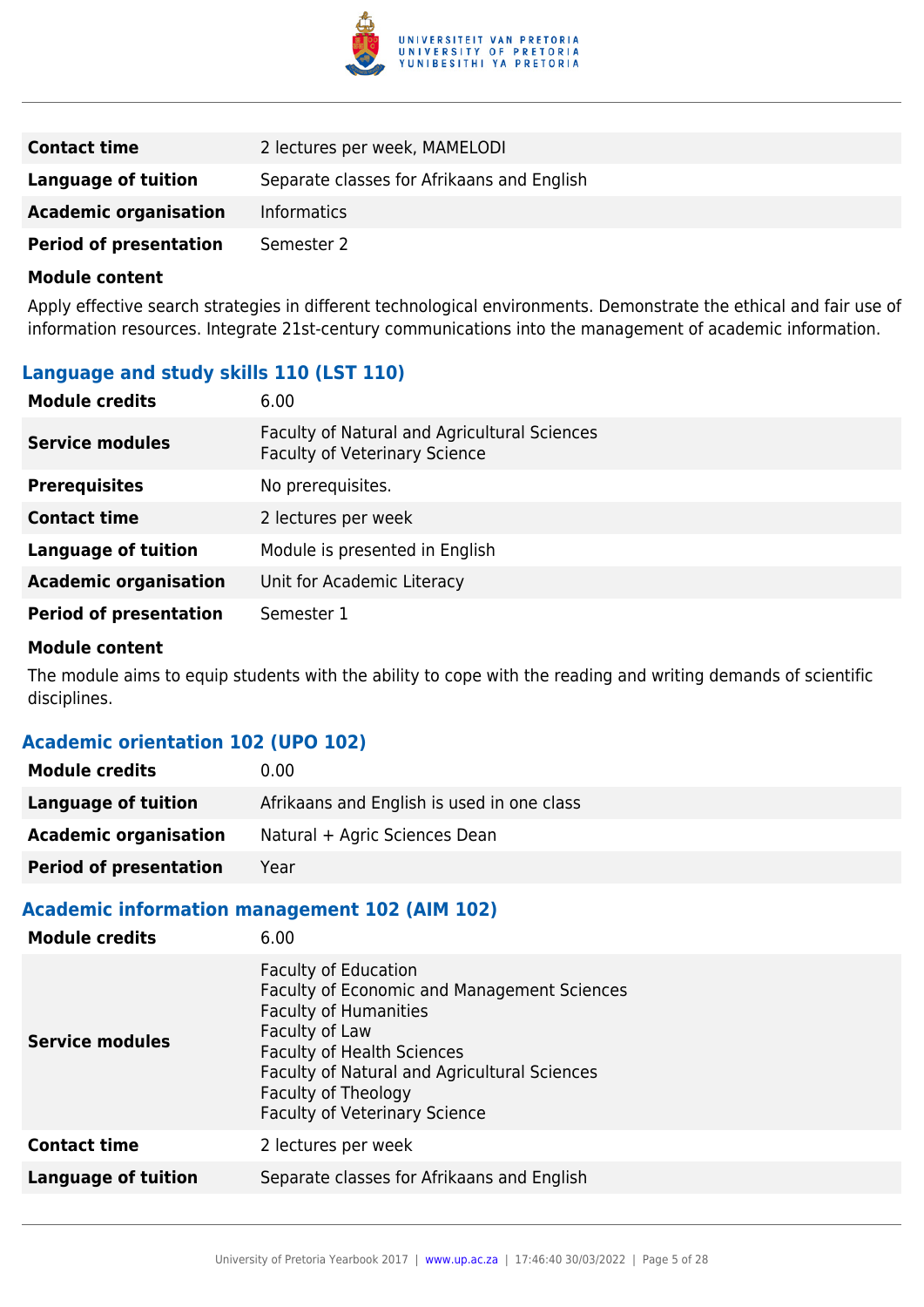

| <b>Academic organisation</b>  | <b>Information Science</b> |
|-------------------------------|----------------------------|
| <b>Period of presentation</b> | Semester 2                 |

Find, evaluate, process, manage and present information resources for academic purposes using appropriate technology. Apply effective search strategies in different technological environments. Demonstrate the ethical and fair use of information resources. Integrate 21st-century communications into the management of academic information.

### **Core modules**

#### **Biometry 120 (BME 120)**

| <b>Module credits</b>         | 16.00                                                                                                                                                        |
|-------------------------------|--------------------------------------------------------------------------------------------------------------------------------------------------------------|
| <b>Service modules</b>        | Faculty of Engineering, Built Environment and Information Technology<br>Faculty of Natural and Agricultural Sciences<br><b>Faculty of Veterinary Science</b> |
| <b>Prerequisites</b>          | At least 4 (50-59%) in Mathematics in the Grade 12 examination, or at least 50%<br>in both Statistics 113, 123                                               |
| <b>Contact time</b>           | 1 practical per week, 4 lectures per week                                                                                                                    |
| <b>Language of tuition</b>    | Separate classes for Afrikaans and English                                                                                                                   |
| <b>Academic organisation</b>  | <b>Statistics</b>                                                                                                                                            |
| <b>Period of presentation</b> | Semester 2                                                                                                                                                   |

#### **Module content**

Simple statistical analysis: Data collection and analysis: Samples, tabulation, graphical representation, describing location, spread and skewness. Introductory probability and distribution theory. Sampling distributions and the central limit theorem. Statistical inference: Basic principles, estimation and testing in the one- and two-sample cases (parametric and non-parametric). Introduction to experimental design. One- and twoway designs, randomised blocks. Multiple statistical analysis: Bivariate data sets: Curve fitting (linear and non-linear), growth curves. Statistical inference in the simple regression case. Categorical analysis: Testing goodness of fit and contingency tables. Multiple regression and correlation: Fitting and testing of models. Residual analysis. Computer literacy: Use of computer packages in data analysis and report writing.

#### **Plant biology 161 (BOT 161)**

| <b>Module credits</b>        | 8.00                                                                                                |
|------------------------------|-----------------------------------------------------------------------------------------------------|
| <b>Service modules</b>       | Faculty of Engineering, Built Environment and Information Technology<br><b>Faculty of Education</b> |
| <b>Prerequisites</b>         | <b>MLB 111 GS</b>                                                                                   |
| <b>Contact time</b>          | fortnightly practicals, 2 lectures per week                                                         |
| <b>Language of tuition</b>   | Separate classes for Afrikaans and English                                                          |
| <b>Academic organisation</b> | <b>Plant and Soil Sciences</b>                                                                      |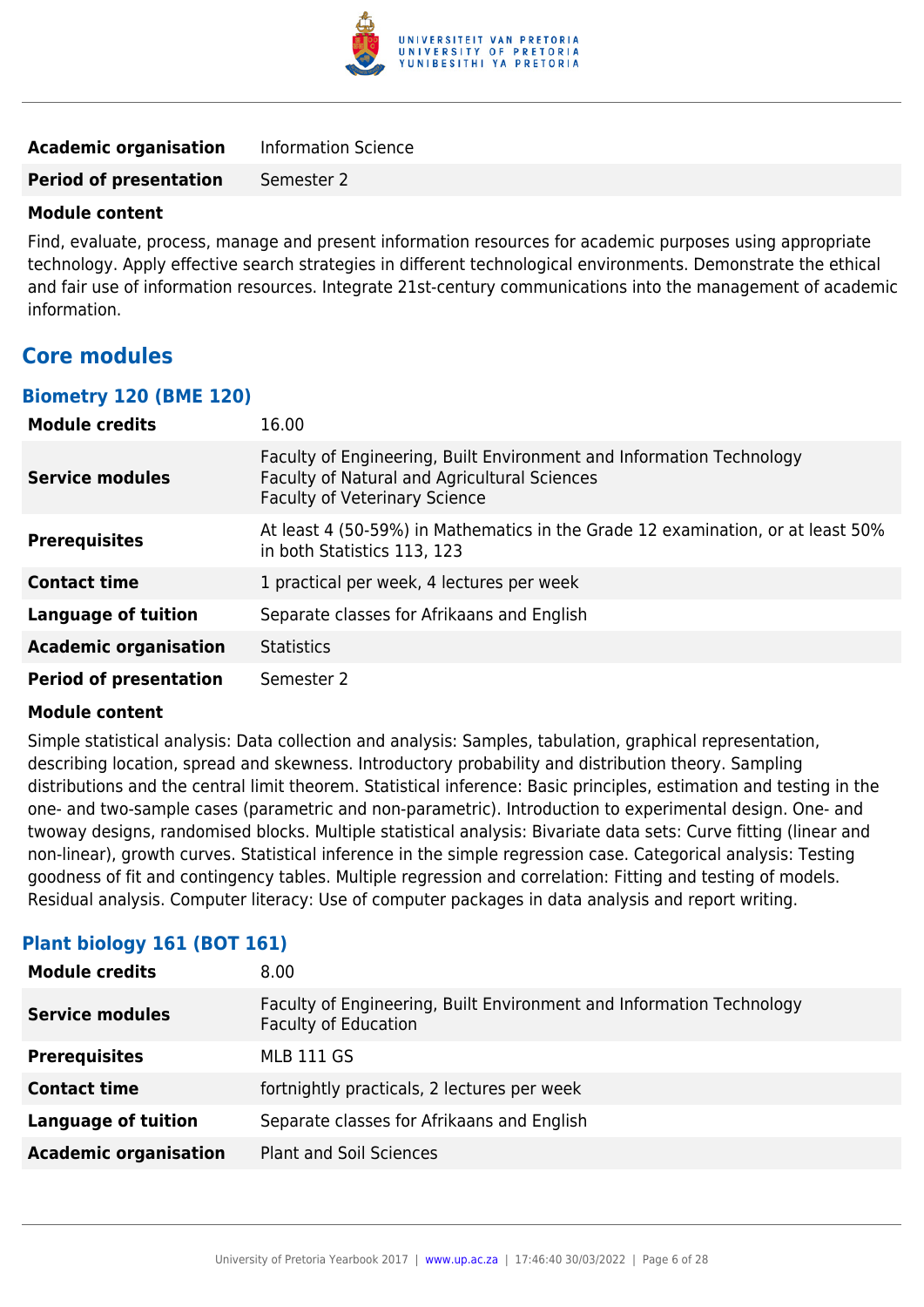

#### **Module content**

Basic plant structure and function; introductory plant taxonomy and plant systematics; principles of plant molecular biology and biotechnology; adaptation of plants to stress; medicinal compounds from plants; basic principles of plant ecology and their application in natural resource management.

#### **General chemistry 117 (CMY 117)**

| <b>Module credits</b>         | 16.00                                                                                                                                                                            |
|-------------------------------|----------------------------------------------------------------------------------------------------------------------------------------------------------------------------------|
| <b>Service modules</b>        | Faculty of Engineering, Built Environment and Information Technology<br><b>Faculty of Education</b><br><b>Faculty of Health Sciences</b><br><b>Faculty of Veterinary Science</b> |
| <b>Prerequisites</b>          | Final Grade 12 marks of at least 60% for Mathematics and 60% for Physical<br>Sciences.                                                                                           |
| <b>Contact time</b>           | 1 practical per week, 4 lectures per week                                                                                                                                        |
| <b>Language of tuition</b>    | Separate classes for Afrikaans and English                                                                                                                                       |
| <b>Academic organisation</b>  | Chemistry                                                                                                                                                                        |
| <b>Period of presentation</b> | Semester 1                                                                                                                                                                       |

#### **Module content**

General introduction to inorganic, analytical and physical chemistry. Atomic structure and periodicity. Molecular structure and chemical bonding using the VSEOR model. Nomenclature of inorganic ions and compounds. Classification of reactions: precipitation, acid-base, redox reactions and gas-forming reactions. Mole concept and stoichiometric calculations concerning chemical formulas and chemical reactions. Principles of reactivity: energy and chemical reactions. Physical behaviour gases, liquids, solids and solutions and the role of intermolecular forces. Rate of reactions: Introduction to chemical kinetics.

#### **General chemistry 127 (CMY 127)**

| <b>Module credits</b>         | 16.00                                                                                                                                                                            |
|-------------------------------|----------------------------------------------------------------------------------------------------------------------------------------------------------------------------------|
| <b>Service modules</b>        | Faculty of Engineering, Built Environment and Information Technology<br><b>Faculty of Education</b><br><b>Faculty of Health Sciences</b><br><b>Faculty of Veterinary Science</b> |
| <b>Prerequisites</b>          | Natural and Agricultural Sciences students: CMY 117 GS or CMY 154 GS Health<br>Sciences students: none                                                                           |
| <b>Contact time</b>           | 1 practical per week, 4 lectures per week                                                                                                                                        |
| <b>Language of tuition</b>    | Separate classes for Afrikaans and English                                                                                                                                       |
| <b>Academic organisation</b>  | Chemistry                                                                                                                                                                        |
| <b>Period of presentation</b> | Semester 2                                                                                                                                                                       |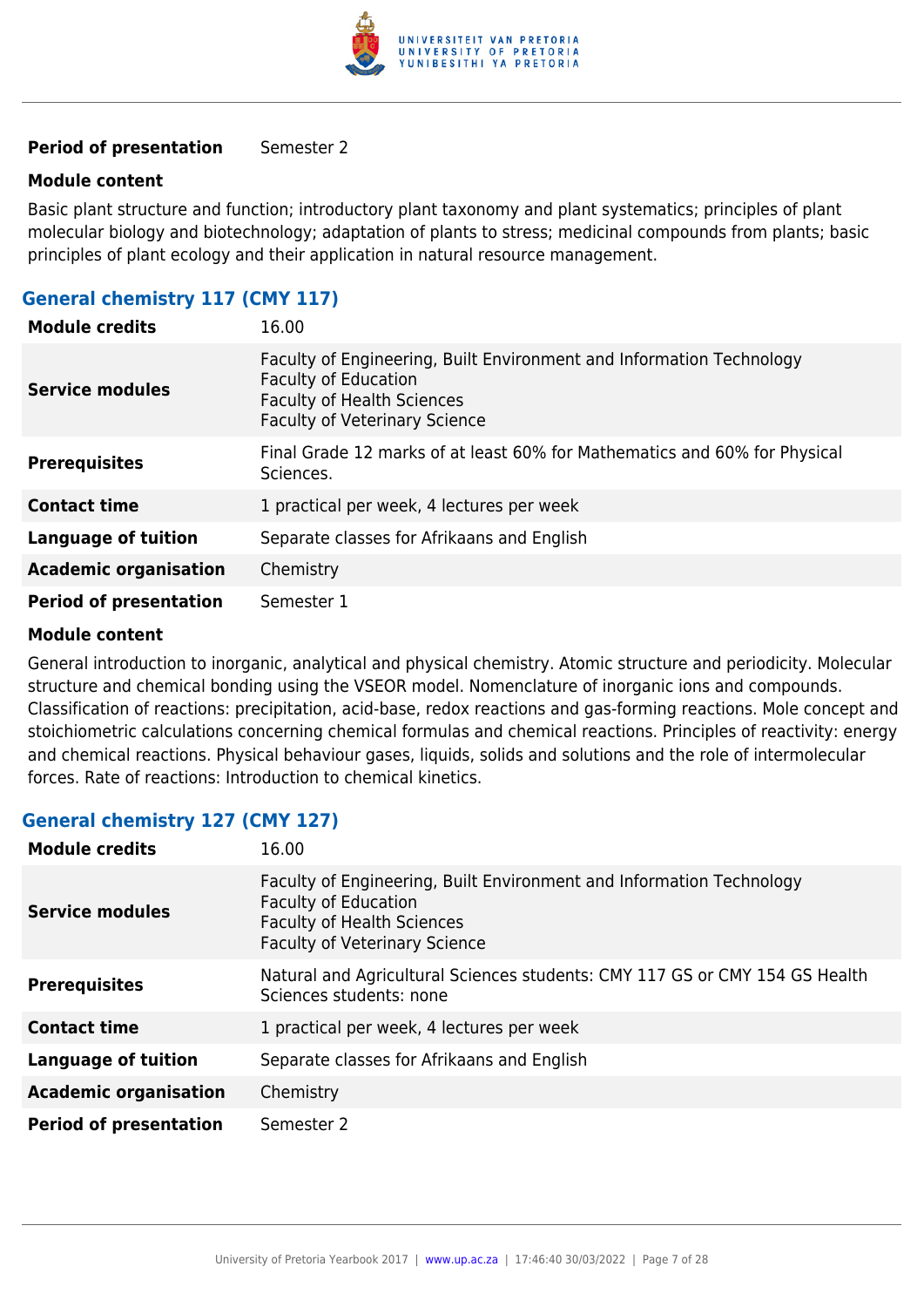

Theory: General physical-analytical chemistry: Chemical equilibrium, acids and bases, buffers, solubility equilibrium, entropy and free energy, electrochemistry. Organic chemistry: Structure (bonding), nomenclature, isomerism, introductory stereochemistry, introduction to chemical reactions and chemical properties of organic compounds and biological compounds, i.e. carbohydrates and aminoacids. Practical: Molecular structure (model building), synthesis and properties of simple organic compounds.

#### **Introductory genetics 161 (GTS 161)**

| <b>Module credits</b>         | 8.00                                                                                                                                        |
|-------------------------------|---------------------------------------------------------------------------------------------------------------------------------------------|
| <b>Service modules</b>        | Faculty of Engineering, Built Environment and Information Technology<br><b>Faculty of Education</b><br><b>Faculty of Veterinary Science</b> |
| <b>Prerequisites</b>          | <b>MLB 111 GS</b>                                                                                                                           |
| <b>Contact time</b>           | fortnightly practicals, 2 lectures per week                                                                                                 |
| <b>Language of tuition</b>    | Separate classes for Afrikaans and English                                                                                                  |
| <b>Academic organisation</b>  | Genetics                                                                                                                                    |
| <b>Period of presentation</b> | Semester 2                                                                                                                                  |

#### **Module content**

Chromosomes and cell division. Principles of Mendelian inheritance: locus and alleles, dominance interactions and epistasis. Probability studies. Sex determination and sex linked traits. Pedigree analysis. Extranuclear inheritance. Genetic linkage and chromosome mapping. Chromosome variation.

#### **Introduction to microbiology 161 (MBY 161)**

| <b>Module credits</b>         | 8.00                                                                 |
|-------------------------------|----------------------------------------------------------------------|
| <b>Service modules</b>        | Faculty of Engineering, Built Environment and Information Technology |
| <b>Prerequisites</b>          | <b>MLB 111 GS</b>                                                    |
| <b>Contact time</b>           | 2 lectures per week, 1 practical per week                            |
| <b>Language of tuition</b>    | Separate classes for Afrikaans and English                           |
| <b>Academic organisation</b>  | Microbiology and Plant Path                                          |
| <b>Period of presentation</b> | Semester 2                                                           |

#### **Module content**

The module will introduce the student to the field of Microbiology. Basic Microbiological aspects that will be covered include introduction into the diversity of the microbial world (bacteria, archaea, eukaryotic microorganisms and viruses), basic principles of cell structure and function, microbial nutrition and microbial growth and growth control. Applications in Microbiology will be illustrated by specific examples i.e. bioremediation, animal-microbial symbiosis, plant-microbial symbiosis and the use of microorganisms in industrial microbiology. Wastewater treatment, microbial diseases and food will be introduced using specific examples.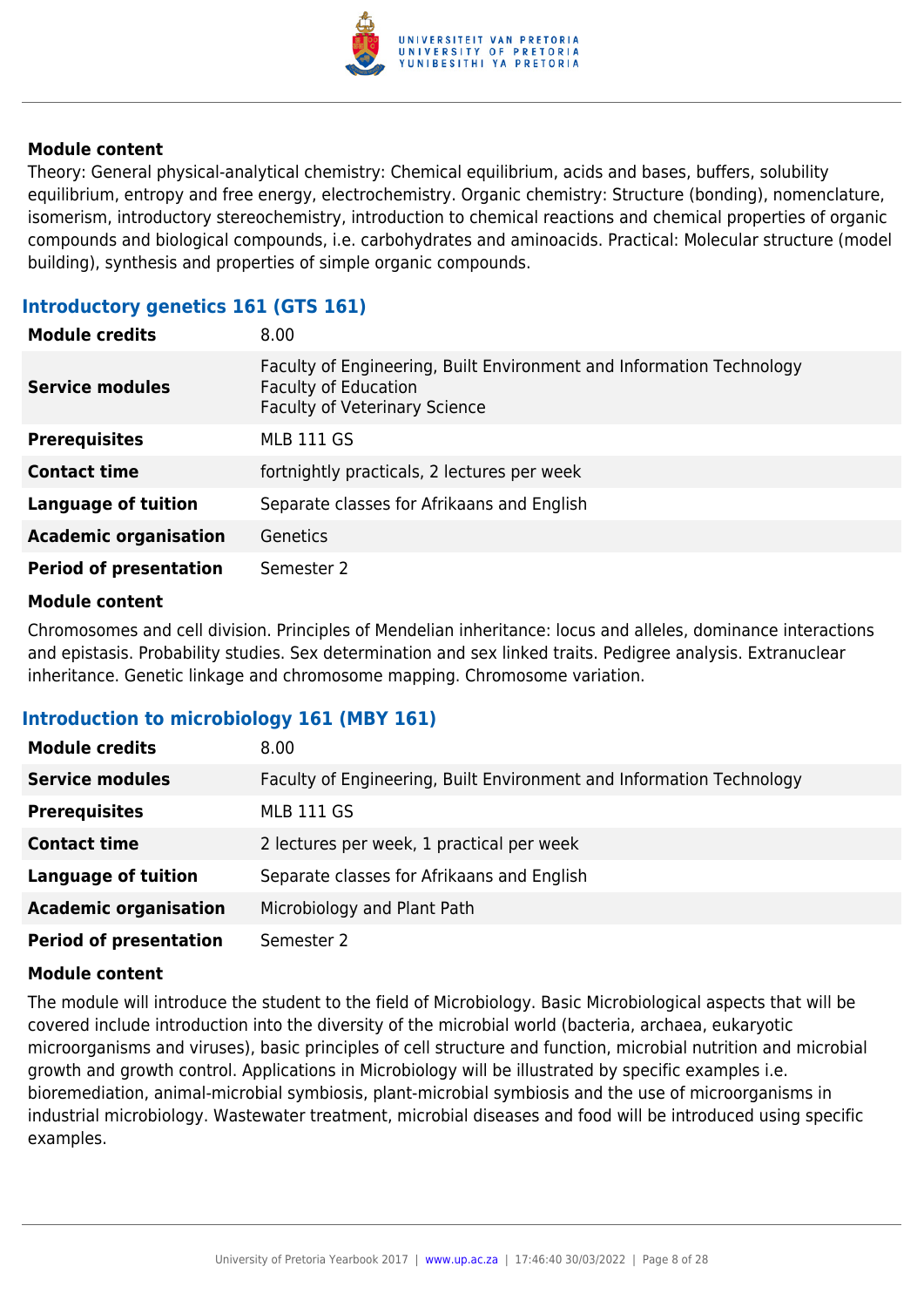

#### **Molecular and cell biology 111 (MLB 111)**

| <b>Module credits</b>         | 16.00                                                                                                                                                                            |
|-------------------------------|----------------------------------------------------------------------------------------------------------------------------------------------------------------------------------|
| Service modules               | Faculty of Engineering, Built Environment and Information Technology<br><b>Faculty of Education</b><br><b>Faculty of Health Sciences</b><br><b>Faculty of Veterinary Science</b> |
| <b>Prerequisites</b>          | Refer to Regulation 1.2: A candidate who has passed Mathematics with at least<br>50% in the Grade 12 examination                                                                 |
| <b>Contact time</b>           | 4 lectures per week, 1 practical per week                                                                                                                                        |
| <b>Language of tuition</b>    | Separate classes for Afrikaans and English                                                                                                                                       |
| <b>Academic organisation</b>  | Genetics                                                                                                                                                                         |
| <b>Period of presentation</b> | Semester 1                                                                                                                                                                       |

#### **Module content**

Introductory study of the ultra structure, function and composition of representative cells and cell components. General principles of cell metabolism, molecular genetics, cell growth, cell division and differentiation.

#### **Physics for biology students 131 (PHY 131)**

| <b>Module credits</b>         | 16.00                                                                                                              |
|-------------------------------|--------------------------------------------------------------------------------------------------------------------|
| <b>Service modules</b>        | <b>Faculty of Education</b><br><b>Faculty of Health Sciences</b><br><b>Faculty of Veterinary Science</b>           |
| <b>Prerequisites</b>          | Refer to Regulation 1.2: A candidate must have passed Mathematics with at least<br>50% in the Grade 12 examination |
| <b>Contact time</b>           | 1 practical per week, 4 lectures per week, 1 discussion class per week                                             |
| <b>Language of tuition</b>    | Separate classes for Afrikaans and English                                                                         |
| <b>Academic organisation</b>  | Physics                                                                                                            |
| <b>Period of presentation</b> | Semester 1                                                                                                         |

#### **Module content**

Units, vectors, one dimensional kinematics, dynamics, work, equilibrium, sound, liquids, heat, thermodynamic processes, electric potential and capacitance, direct current and alternating current, optics, modern physics, radio activity.

| <b>Module credits</b>  | 16.00                                                                                                                                       |
|------------------------|---------------------------------------------------------------------------------------------------------------------------------------------|
| <b>Service modules</b> | Faculty of Engineering, Built Environment and Information Technology<br><b>Faculty of Education</b><br><b>Faculty of Veterinary Science</b> |
| <b>Prerequisites</b>   | Refer to Regulation 1.2: At least 50% for Mathematics in the Grade 12<br>examination.                                                       |

#### **Mathematics 134 (WTW 134)**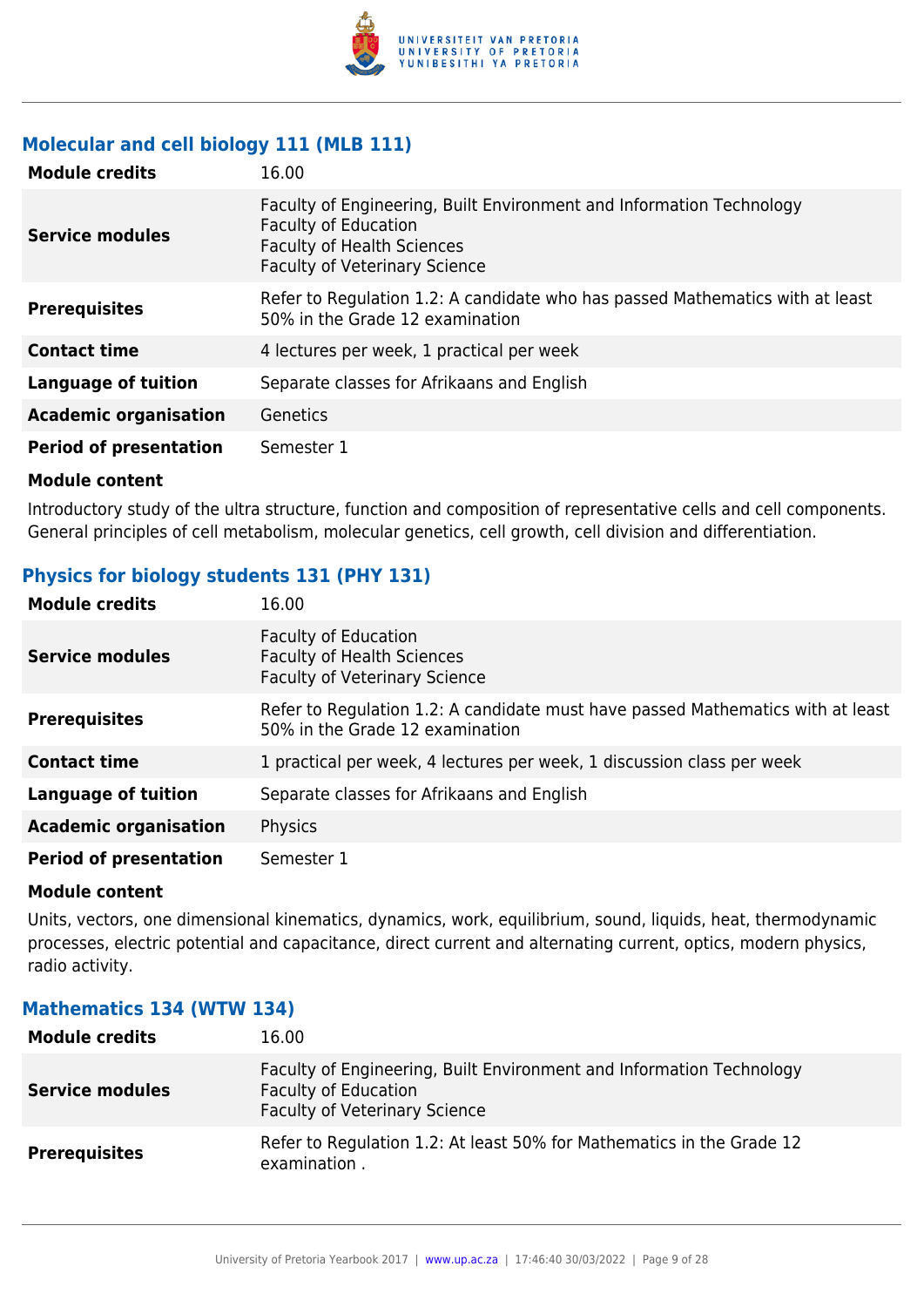

| <b>Contact time</b>           | 4 lectures per week, 1 tutorial per week   |
|-------------------------------|--------------------------------------------|
| Language of tuition           | Separate classes for Afrikaans and English |
| <b>Academic organisation</b>  | <b>Mathematics and Applied Maths</b>       |
| <b>Period of presentation</b> | Semester 1                                 |

\*Students will not be credited for more than one of the following modules for their degree: WTW 134, WTW 165, WTW 114, WTW 158. WTW 134 does not lead to admission to Mathematics at 200 level and is intended for students who require Mathematics at 100 level only. WTW 134 is offered as WTW 165 in the second semester only to students who have applied in the first semester of the current year for the approximately 65 MBChB, or the 5-6 BChD places becoming available in the second semester and who were therefore enrolled for MGW 112 in the first semester of the current year.

Functions, derivatives, interpretation of the derivative, rules of differentiation, applications of differentiation, integration, interpretation of the definite integral, applications of integration. Matrices, solutions of systems of equations. All topics are studied in the context of applications.

#### **Animal diversity 161 (ZEN 161)**

| <b>Module credits</b>         | 8.00                                                         |
|-------------------------------|--------------------------------------------------------------|
| <b>Service modules</b>        | Faculty of Education<br><b>Faculty of Veterinary Science</b> |
| <b>Prerequisites</b>          | MLB 111 GS or TDH                                            |
| <b>Contact time</b>           | 2 lectures per week, fortnightly practicals                  |
| <b>Language of tuition</b>    | Separate classes for Afrikaans and English                   |
| <b>Academic organisation</b>  | Zoology and Entomology                                       |
| <b>Period of presentation</b> | Semester 2                                                   |

#### **Module content**

Animal classification, phylogeny, organization and terminology. Evolution of the various animal phyla, morphological characteristics and life cycles of parasitic and non-parasitic animals. Structure and function of reproductive, respiratory, excretory, circulatory and digestive systems.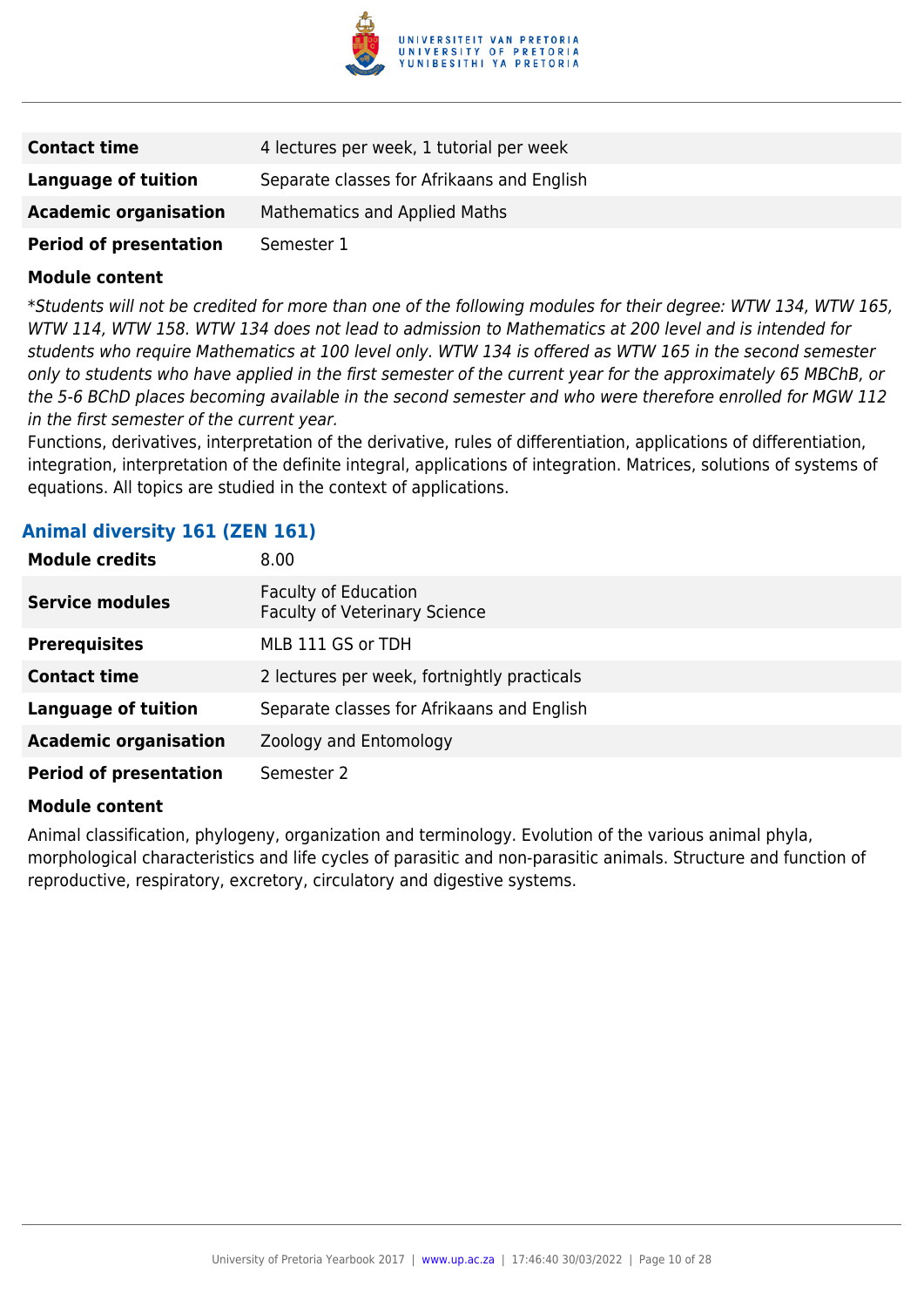

# Curriculum: Year 2

#### **Minimum credits: 148**

#### **Minimum credits:**

 $Core = 136$ 

 $Elective = 12$ 

#### **Additional information:**

• Students interested in combining with Zoology in a dual major with Biochemistry or Genetics must take BCM 261 as an elective.

• Students interested in combining Zoology in a dual major with Biochemistry must also replace either BOT 261 or MBY 261 with BCM 262.

# **Core modules**

#### **Introduction to proteins and enzymes 251 (BCM 251)**

| <b>Module credits</b>         | 12.00                                             |
|-------------------------------|---------------------------------------------------|
| <b>Service modules</b>        | <b>Faculty of Health Sciences</b>                 |
| <b>Prerequisites</b>          | [CMY117 GS] and [CMY127 GS] and [MLB111 GS]       |
| <b>Contact time</b>           | 2 lectures per week, 90 minute practical per week |
| <b>Language of tuition</b>    | Afrikaans and English is used in one class        |
| <b>Academic organisation</b>  | Biochemistry                                      |
| <b>Period of presentation</b> | Semester 1                                        |

#### **Module content**

Structural and ionic properties of amino acids. Peptides, the peptide bond, primary, secondary, tertiary and quaternary structure of proteins. Interactions that stabilise protein structure, denaturation and renaturation of proteins. Introduction to methods for the purification of proteins, amino acid composition, and sequence determinations. Introduction to enzyme kinetics and enzyme inhibition. Allosteric enzymes, regulation of enzyme activity, active centres and mechanisms of enzyme catalysis. Examples of industrial applications of enzymes. Practical training in laboratory techniques and Good Laboratory Practice. Techniques for the quantitative and qualitative analysis of biological molecules. Processing and presentation of scientific data.

#### **Carbohydrate metabolism 252 (BCM 252)**

| <b>Module credits</b>        | 12.00                                                            |
|------------------------------|------------------------------------------------------------------|
| <b>Service modules</b>       | <b>Faculty of Education</b><br><b>Faculty of Health Sciences</b> |
| <b>Prerequisites</b>         | [CMY117 GS] and [CMY127 GS] and [MLB111 GS]                      |
| <b>Contact time</b>          | 90 minute practical per week, 2 lectures per week                |
| <b>Language of tuition</b>   | Afrikaans and English is used in one class                       |
| <b>Academic organisation</b> | Biochemistry                                                     |
|                              |                                                                  |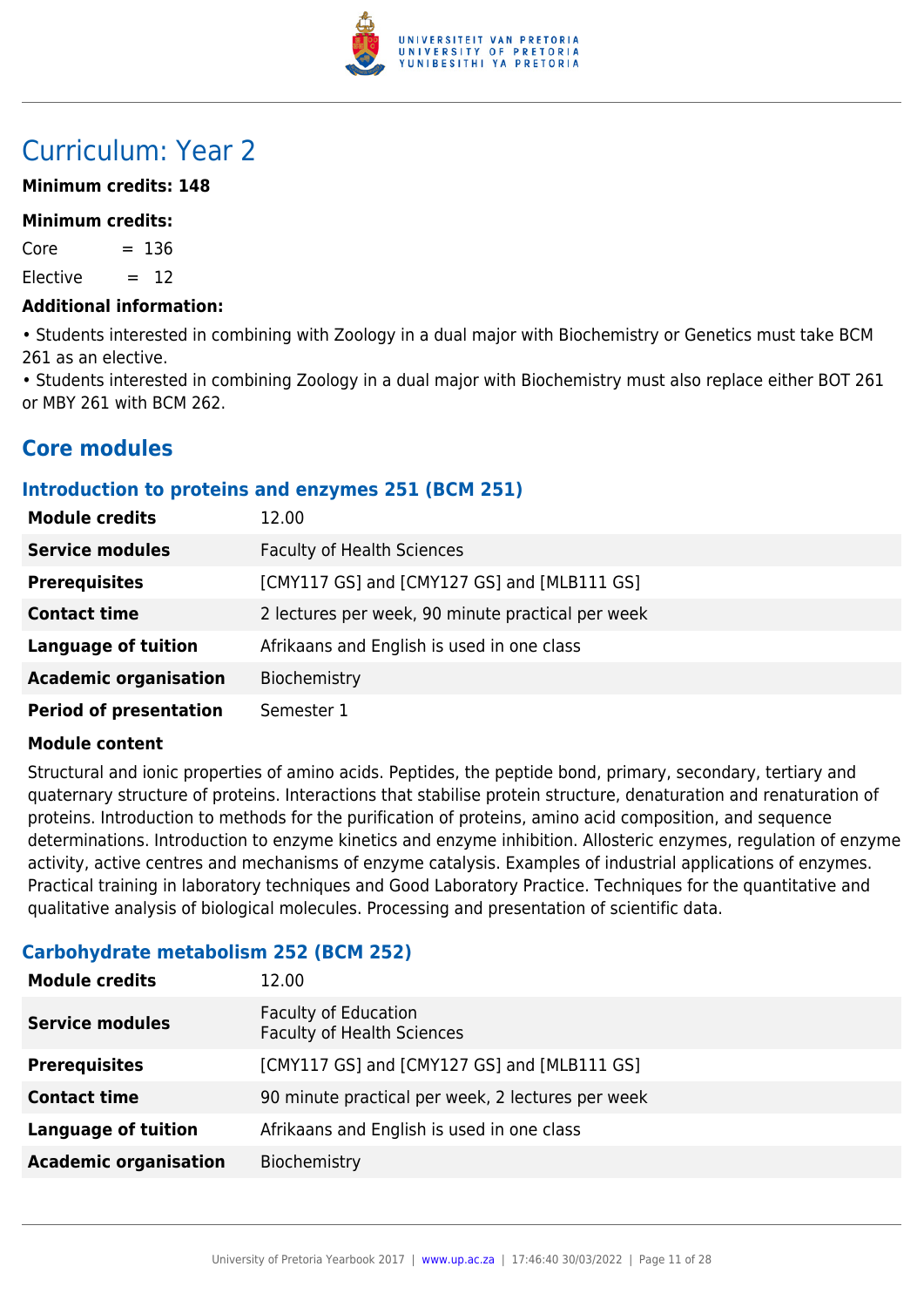

#### **Module content**

Biochemistry of carbohydrates. Thermodynamics and bioenergetics. Glycolysis, citric acid cycle and electron transport. Glycogen metabolism, pentose-phosphate pathway, gluconeogenesis and photosynthesis. Practical training in study and analysis of metabolic pathways and enzymes. Scientific method and design: Hypothesis design and testing, method design and scientific controls.

#### **South African flora and vegetation 251 (BOT 251)**

| <b>Module credits</b>         | 12.00                                      |
|-------------------------------|--------------------------------------------|
| <b>Service modules</b>        | <b>Faculty of Education</b>                |
| <b>Prerequisites</b>          | BOT 161 or TDH                             |
| <b>Contact time</b>           | 1 practical per week, 2 lectures per week  |
| <b>Language of tuition</b>    | Separate classes for Afrikaans and English |
| <b>Academic organisation</b>  | <b>Plant and Soil Sciences</b>             |
| <b>Period of presentation</b> | Semester 1                                 |

#### **Module content**

Origin and affinity of South African flora and vegetation types; principles of plant geography; plant diversity in southern Africa; characteristics, environments and vegetation of South African biomes and associated key ecological processes; centra of plant endemism; rare and threatened plant species; biodiversity conservation and ecosystem management; invasion biology; conservation status of South African vegetation types.

#### **Plant physiology and biotechnology 261 (BOT 261)**

| <b>Module credits</b>         | 12.00                                      |
|-------------------------------|--------------------------------------------|
| <b>Service modules</b>        | <b>Faculty of Education</b>                |
| <b>Prerequisites</b>          | BOT 161, CMY 117, CMY 127 or TDH           |
| <b>Contact time</b>           | 2 lectures per week, 1 practical per week  |
| <b>Language of tuition</b>    | Separate classes for Afrikaans and English |
| <b>Academic organisation</b>  | <b>Plant and Soil Sciences</b>             |
| <b>Period of presentation</b> | Semester 2                                 |

#### **Module content**

Nitrogen metabolism in plants; nitrogen fixation in Agriculture; plant secondary metabolism and natural products; photosynthesis and carbohydrate metabolism in plants; applications in solar energy; plant growth regulation and the Green Revolution; plant responses to the environment; developing drought tolerant and disease resistant plants.

#### **Molecular genetics 251 (GTS 251)**

| <b>Module credits</b> | 12.00 |
|-----------------------|-------|
|                       |       |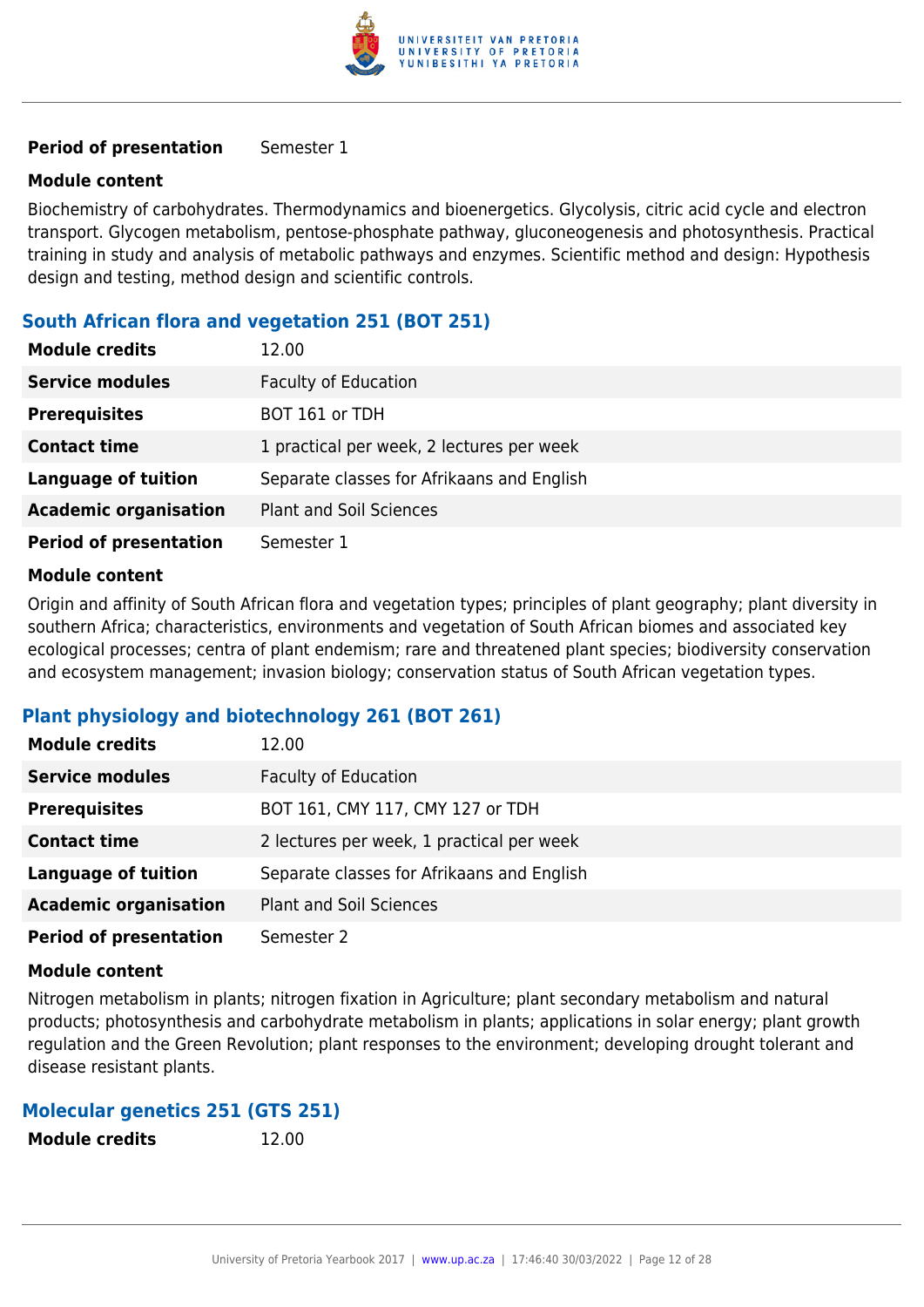

| <b>Service modules</b>        | Faculty of Engineering, Built Environment and Information Technology<br><b>Faculty of Education</b> |
|-------------------------------|-----------------------------------------------------------------------------------------------------|
| <b>Prerequisites</b>          | GTS 161 GS                                                                                          |
| <b>Contact time</b>           | fortnightly practicals, 2 lectures per week                                                         |
| <b>Language of tuition</b>    | Module is presented in English                                                                      |
| <b>Academic organisation</b>  | <b>Genetics</b>                                                                                     |
| <b>Period of presentation</b> | Semester 1                                                                                          |

Chemical nature of DNA. Replication transcription, RNA processing and translation. Control of gene expression in prokaryotes and eukaryotes. Recombinant DNA technology and its applications in gene analysis and manipulation.

#### **Genetic diversity and evolution 261 (GTS 261)**

| <b>Module credits</b>         | 12.00                                                                                               |
|-------------------------------|-----------------------------------------------------------------------------------------------------|
| <b>Service modules</b>        | Faculty of Engineering, Built Environment and Information Technology<br><b>Faculty of Education</b> |
| <b>Prerequisites</b>          | GTS 251 GS                                                                                          |
| <b>Contact time</b>           | 2 lectures per week, fortnightly practicals                                                         |
| <b>Language of tuition</b>    | Module is presented in English                                                                      |
| <b>Academic organisation</b>  | <b>Genetics</b>                                                                                     |
| <b>Period of presentation</b> | Semester 2                                                                                          |

#### **Module content**

Chromosome structure and transposable elements. Mutation and DNA repair. Genomics and proteomics. Organelle genomes. Introduction to genetic analysis of populations: allele and genotypic frequencies, Hardy Weinberg Law, its extensions and implications for different mating systems. Introduction to quantitative and evolutionary genetics.

#### **Bacteriology 251 (MBY 251)**

| <b>Module credits</b>         | 12.00                                                                |
|-------------------------------|----------------------------------------------------------------------|
| <b>Service modules</b>        | Faculty of Engineering, Built Environment and Information Technology |
| <b>Prerequisites</b>          | <b>MBY 161 GS</b>                                                    |
| <b>Contact time</b>           | 2 lectures per week, 1 practical per week                            |
| <b>Language of tuition</b>    | Module is presented in English                                       |
| <b>Academic organisation</b>  | Microbiology and Plant Path                                          |
| <b>Period of presentation</b> | Semester 1                                                           |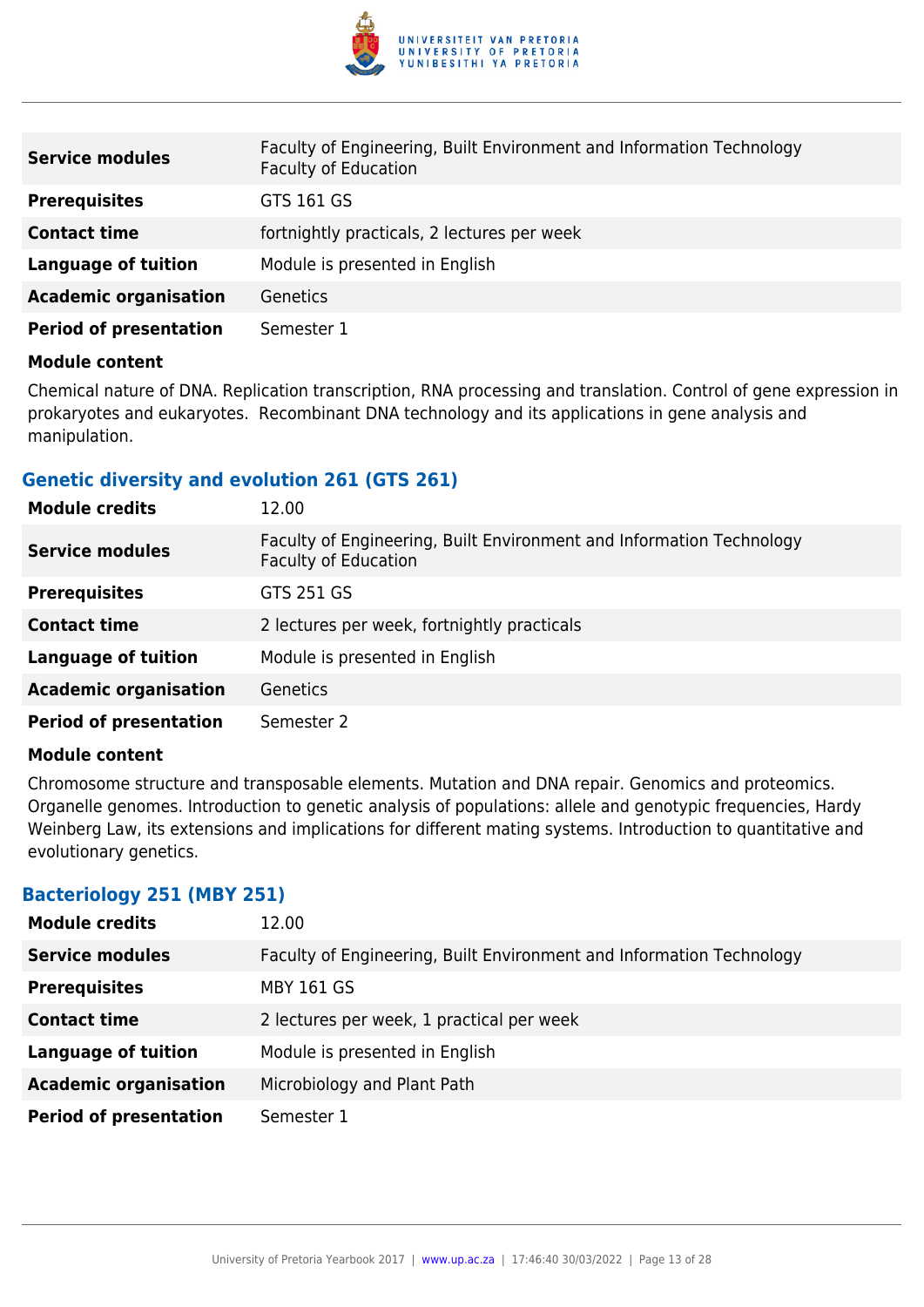

Growth, replication and survival of bacteria, Energy sources, harvesting from light versus oxidation, regulation of catabolic pathways, chemotaxis. Nitrogen metabolism, iron-scavenging. Alternative electron acceptors: denitrification, sulphate reduction, methanogenesis. Bacterial evolution, systematic and genomics. Biodiversity; bacteria occurring in the natural environment (soil, water and air), associated with humans, animals, plants, and those of importance in foods and in the water industry.

#### **Mycology 261 (MBY 261)**

| <b>Module credits</b>         | 12.00                                                                |
|-------------------------------|----------------------------------------------------------------------|
| <b>Service modules</b>        | Faculty of Engineering, Built Environment and Information Technology |
| <b>Prerequisites</b>          | MBY 161                                                              |
| <b>Contact time</b>           | 1 practical per week, 2 lectures per week                            |
| <b>Language of tuition</b>    | Module is presented in English                                       |
| <b>Academic organisation</b>  | Microbiology and Plant Path                                          |
| <b>Period of presentation</b> | Semester 2                                                           |

#### **Module content**

Organisation and molecular architecture of fungal thalli, chemistry of the fungal cell. Chemical and physiological requirements for growth and nutrient acquisition. Mating and meiosis; spore development; spore dormancy, dispersal and germination. Fungi as saprobes in soil, air, plant, aquatic and marine ecosystems; role of fungi as decomposers and in the deterioration of materials; fungi as predators and parasites; mycoses, mycetisms and mycotoxicoses; fungi as symbionts of plants, insects and animals. Applications of fungi in biotechnology.

#### **Invertebrate biology 251 (ZEN 251)**

| <b>Module credits</b>         | 12.00                                     |
|-------------------------------|-------------------------------------------|
| <b>Service modules</b>        | <b>Faculty of Education</b>               |
| <b>Prerequisites</b>          | ZEN 161 GS or TDH                         |
| <b>Contact time</b>           | 4 lectures per week, 1 practical per week |
| <b>Language of tuition</b>    | Module is presented in English            |
| <b>Academic organisation</b>  | Zoology and Entomology                    |
| <b>Period of presentation</b> | Quarter 1                                 |

#### **Module content**

Origin and extent of modern invertebrate diversity; parasites of man and domestic animals; biology and medical importance of arachnids; insect life styles; the influence of the environment on insect life histories; insect phytophagy, predation and parasitism; insect chemical, visual, and auditory communication; freshwater invertebrates and their use as biological indicators.

#### **African vertebrates 261 (ZEN 261)**

**Module credits** 12.00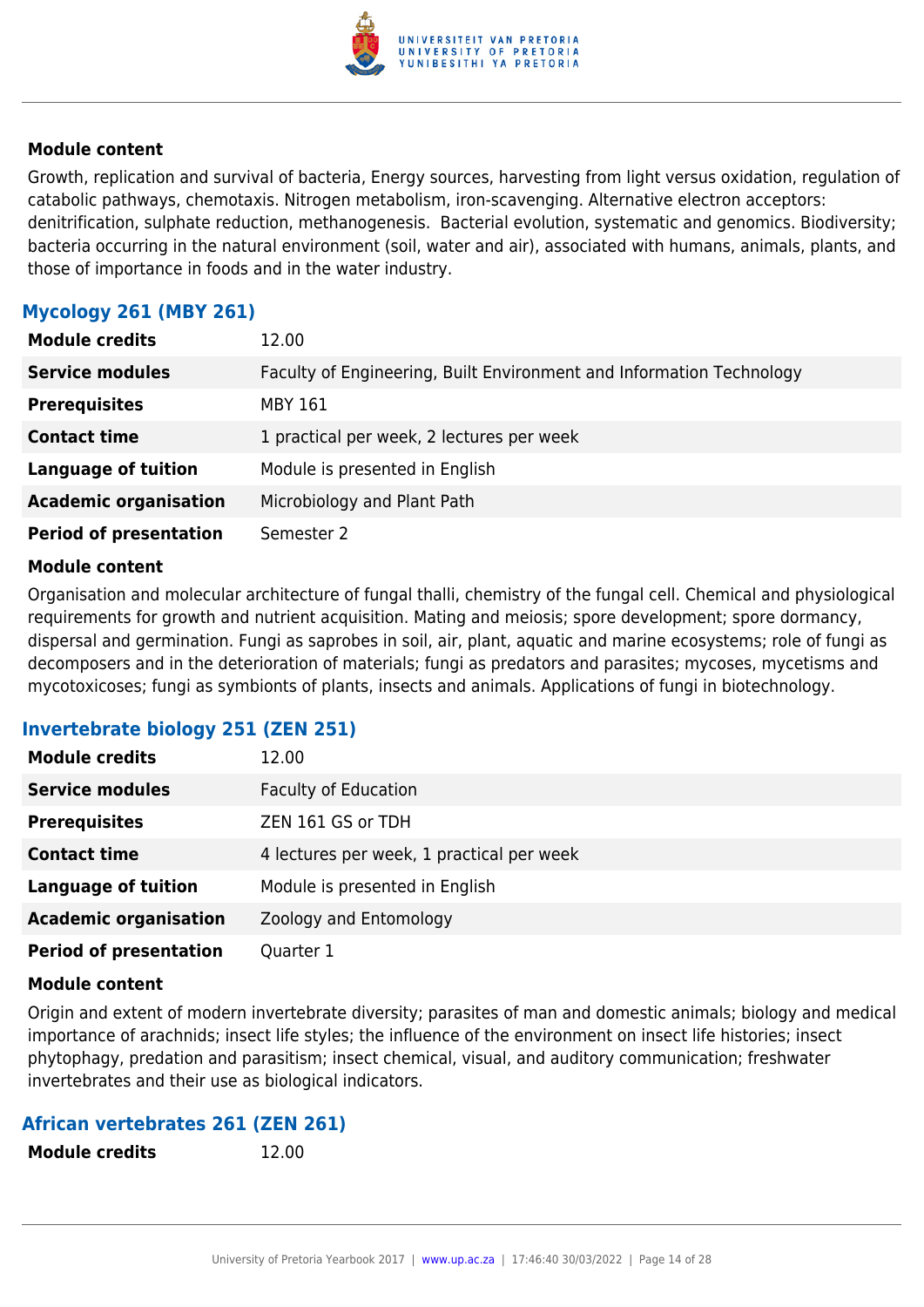

| <b>Service modules</b>        | <b>Faculty of Education</b>               |
|-------------------------------|-------------------------------------------|
| <b>Prerequisites</b>          | ZEN 161 GS or TDH                         |
| <b>Contact time</b>           | 1 practical per week, 4 lectures per week |
| <b>Language of tuition</b>    | Module is presented in English            |
| <b>Academic organisation</b>  | Zoology and Entomology                    |
| <b>Period of presentation</b> | Quarter 3                                 |

Introduction to general vertebrate diversity; African vertebrate diversity; vertebrate structure and function; vertebrate evolution; vertebrate relationships; aquatic vertebrates; terrestrial ectotherms; terrestrial endotherms; vertebrate characteristics; classification; structural adaptations; habits; habitats; conservation problems; impact of humans on other vertebrates.

#### **Earth history 163 (GLY 163)**

| <b>Module credits</b>         | 16.00                                                                                                                                             |
|-------------------------------|---------------------------------------------------------------------------------------------------------------------------------------------------|
| <b>Prerequisites</b>          | GLY155 or GLY 151; a special exemption is given to 2nd-year students registered<br>for degrees in Plant Sciences, Entomology, Ecology and Zoology |
| <b>Contact time</b>           | 1 practical per week, 4 lectures per week                                                                                                         |
| <b>Language of tuition</b>    | Module is presented in English                                                                                                                    |
| <b>Academic organisation</b>  | Geology                                                                                                                                           |
| <b>Period of presentation</b> | Semester 2                                                                                                                                        |

#### **Module content**

This module will give an overview of earth history, from the Archaean to the present. Important concepts such as the principles of stratigraphy and stratigraphic nomenclature, geological dating and international and South African time scales will be introduced. A brief introduction to the principles of palaeontology will be given, along with short descriptions of major fossil groups, fossil forms, ecology and geological meaning. In the South African context, the major stratigraphic units, intrusions and tectonic/metamorphic events will be detailed, along with related rock types, fossil contents, genesis and economic commodities. Practical work will focus on the interpretation of geological maps and profiles.

### **Elective modules**

### **Lipid and nitrogen metabolism 261 (BCM 261)**

| <b>Module credits</b>        | 12.00                                             |
|------------------------------|---------------------------------------------------|
| <b>Service modules</b>       | <b>Faculty of Health Sciences</b>                 |
| <b>Prerequisites</b>         | [CMY117 GS] and [CMY127 GS] and [MLB111 GS]       |
| <b>Contact time</b>          | 2 lectures per week, 90 minute practical per week |
| <b>Language of tuition</b>   | Afrikaans and English is used in one class        |
| <b>Academic organisation</b> | Biochemistry                                      |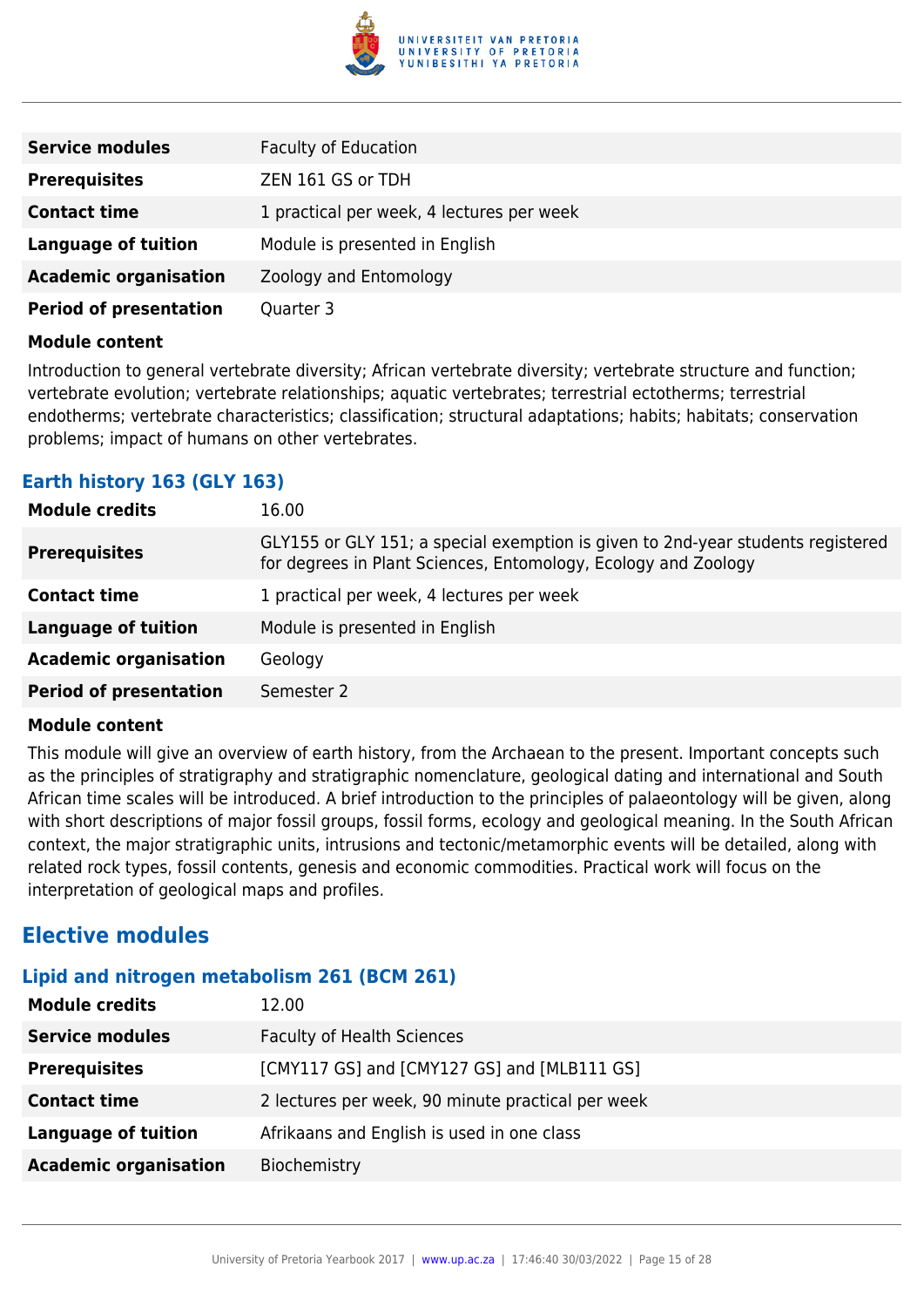

#### **Module content**

Biochemistry of lipids, membrane structure, anabolism and catabolism of lipids. Nitrogen metabolism, amino acid biosynthesis and catabolism. Biosynthesis of neurotransmitters, pigments, hormones and nucleotides from amino acids. Catabolism of pureness and pyrimidines. Therapeutic agents directed against nucleotide metabolism. Examples of inborn errors of metabolism of nitrogen containing compounds. The urea cycle, nitrogen excretion. Practical training in scientific writing skills: evaluation of a scientific report. Techniques for separation and analysis of biological molecules

# **Biochemical principles of nutrition and toxicology 262 (BCM 262) Module credits** 12.00 **Service modules** Faculty of Health Sciences **Prerequisites** [CMY117 GS] and [CMY127 GS] and [MLB111 GS] **Contact time** 2 lectures per week, 90 minute practical per week **Language of tuition** Afrikaans and English is used in one class **Academic organisation** Biochemistry **Period of presentation** Semester 2

### **Module content**

Biochemistry of nutrition and toxicology. Proximate analysis of nutrients. Review of energy requirements and expenditure. Respiratory quotient. Requirements and function of water, vitamins and minerals. Interpretation and modification of RDA values for specific diets, eg growth, exercise, pregnancy and lactation, aging and starvation. Interactions between nutrients. Comparison of monogastric and ruminant metabolism. Cholesterol, polyunsaturated, essential fatty acids and dietary anti-oxidants. Oxidation of fats. Biochemical mechanisms of water- and fat-soluble vitamins and assessment of vitamin status. Mineral requirements, biochemical mechanisms, imbalances and diarrhoea. Biochemistry of xenobiotics: absorption, distribution, metabolism and excretion (ADME); detoxification reactions: oxidation/reduction (Phase I), conjugations (Phase II), export from cells (Phase III); factors affecting metabolism and disposition. Toxic responses: tissue damage and physiological effects, teratogenesis, immunotoxicity, mutagenesis and carcinogenesis. Examples of toxins: biochemical mechanisms of common toxins and their antidotes. Antibiotics and resistance. Natural toxins from fungi, plants and animals: goitrogens, cyanogens, cholineesterase inhibitors, ergotoxin, aflatoxins Practical training in analyses of nutrients, fatty acids separations, antioxidant determination, and enzyme activity measurements, PO ratio of mitochondria, electrophoresis, extraction, solubility and gel permeation techniques.

| <b>Module credits</b>        | 12.00                                                                |
|------------------------------|----------------------------------------------------------------------|
| <b>Service modules</b>       | Faculty of Engineering, Built Environment and Information Technology |
| <b>Prerequisites</b>         | CMY 117 GS or TDH                                                    |
| <b>Contact time</b>          | 1 practical per week, 3 lectures per week                            |
| <b>Language of tuition</b>   | Separate classes for Afrikaans and English                           |
| <b>Academic organisation</b> | <b>Plant and Soil Sciences</b>                                       |

# **Introductory soil science 250 (GKD 250)**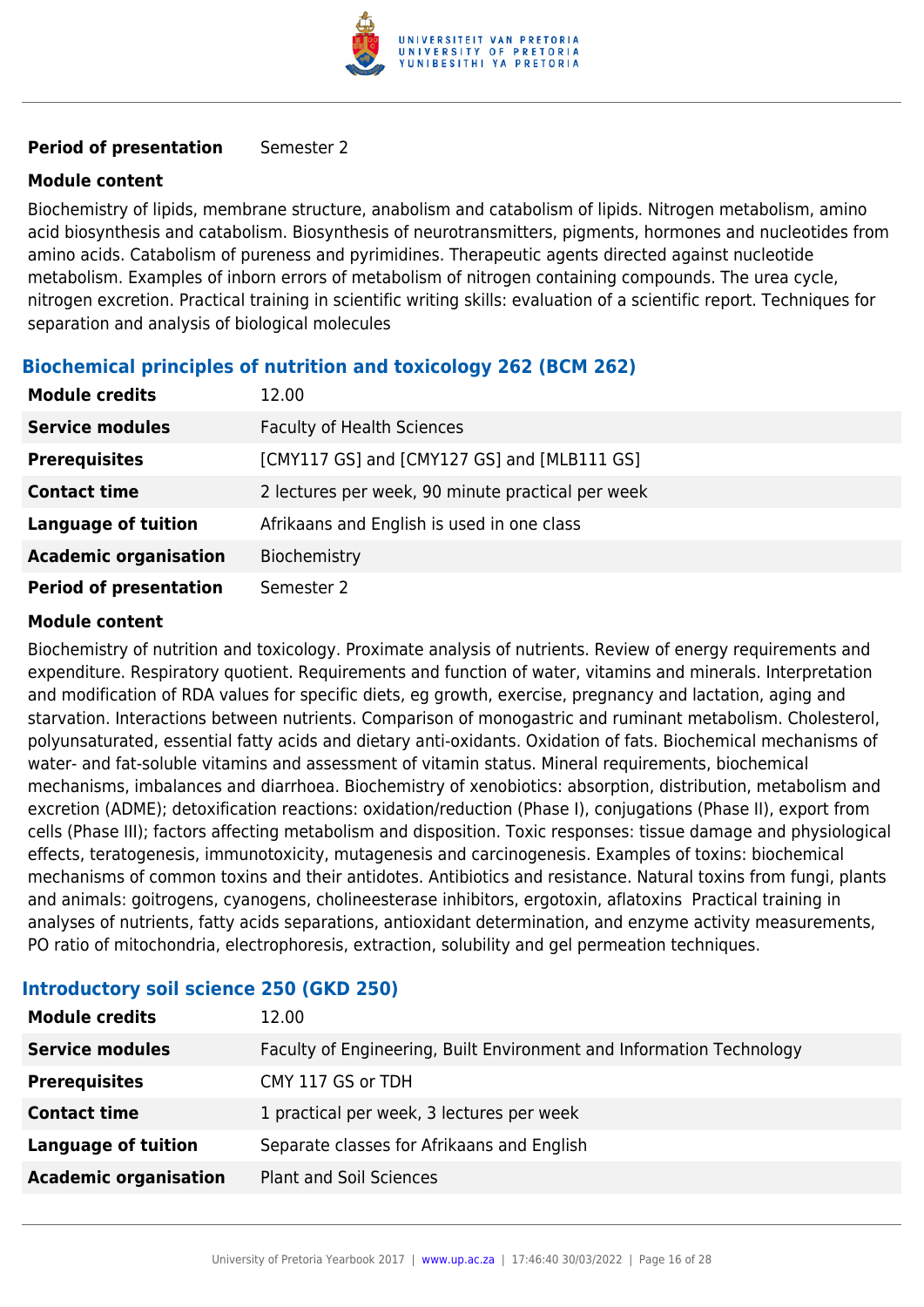

#### **Module content**

Origin and development of soil, weathering and soil formation processes. Profile differentiation and morphology. Physical characteristics: texture, structure, soil water, atmosphere and temperature. Chemical characteristics: clay minerals, ion exchange, pH, buffer action, soil acidification and salinisation of soil. Soil fertility and fertilisation. Soil classification. Practical work: Laboratory evaluation of simple soil characteristics. Field practicals on soil formation in the Pretoria area.

#### **Introduction to crop protection 251 (PLG 251)**

| <b>Module credits</b>         | 12.00                                     |
|-------------------------------|-------------------------------------------|
| <b>Prerequisites</b>          | No prerequisites.                         |
| <b>Contact time</b>           | 2 lectures per week, 1 practical per week |
| Language of tuition           | Module is presented in English            |
| <b>Academic organisation</b>  | <b>Plant and Soil Sciences</b>            |
| <b>Period of presentation</b> | Semester 1                                |
|                               |                                           |

#### **Module content**

Development and importance of crop protection. Basic principles in crop protection i.e. epidemic development of disease and insect pest populations, ecology of plant diseases and abiotic factors that affect plant health i.e. environmental pollution and pesticides, nutrient deficiencies and extreme environmental conditions. Ecological aspects of plant diseases, pest outbreaks and weed invasion. Important agricultural pests and weeds. Life cycles of typical disease causing organisms. Basic principles of integrated pest and disease management.

#### **Principles of plant pathology 262 (PLG 262)**

| <b>Module credits</b>         | 12.00                                      |
|-------------------------------|--------------------------------------------|
| <b>Prerequisites</b>          | MBY 161                                    |
| <b>Contact time</b>           | 2 lectures per week, 1 practical per week  |
| Language of tuition           | Afrikaans and English is used in one class |
| <b>Academic organisation</b>  | <b>Plant and Soil Sciences</b>             |
| <b>Period of presentation</b> | Semester 2                                 |

#### **Module content**

Fundamental principles of plant pathology. The concept of disease in plants. Causes of plant diseases. Stages in development of plant diseases. Disease cycles. Diagnosis of plant diseases.

#### **Food microbiology 262 (MBY 262)**

| <b>Module credits</b> | 12.00                                     |
|-----------------------|-------------------------------------------|
| <b>Prerequisites</b>  | MBY 251                                   |
| <b>Contact time</b>   | 2 lectures per week, 1 practical per week |
| Language of tuition   | Module is presented in English            |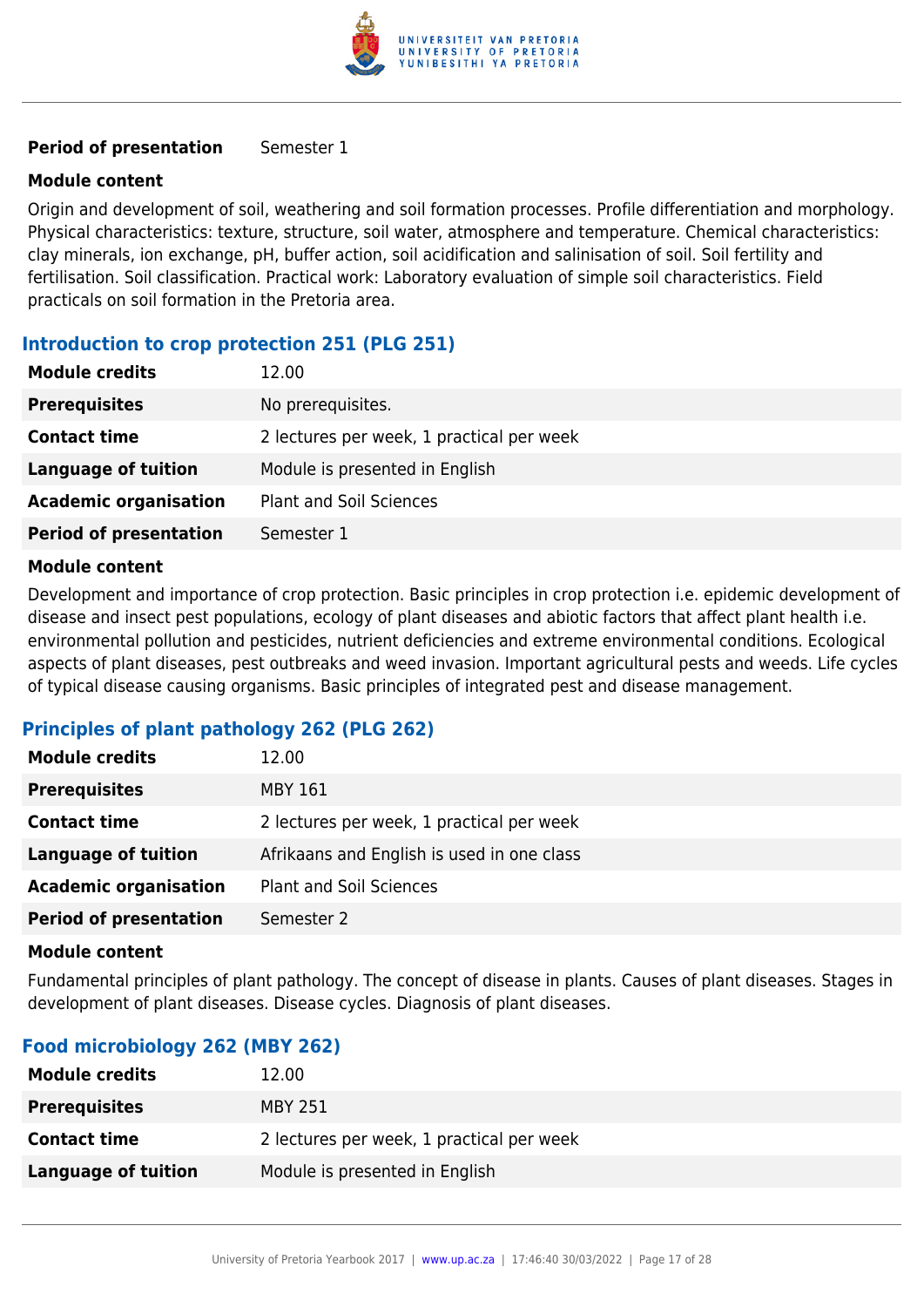

| <b>Academic organisation</b> | Microbiology and Plant Path |
|------------------------------|-----------------------------|
|------------------------------|-----------------------------|

#### **Module content**

Primary sources of migroorganisims in food. Factors affecting the growth and survival of microorganisms in food. Microbial quality, spoilage and safety of food. Different organisms involved, their isolation, screening and detection. Conventional approaches, alternative methods rapid methods. Food fermentations: fermentation types, principles and organisms involved.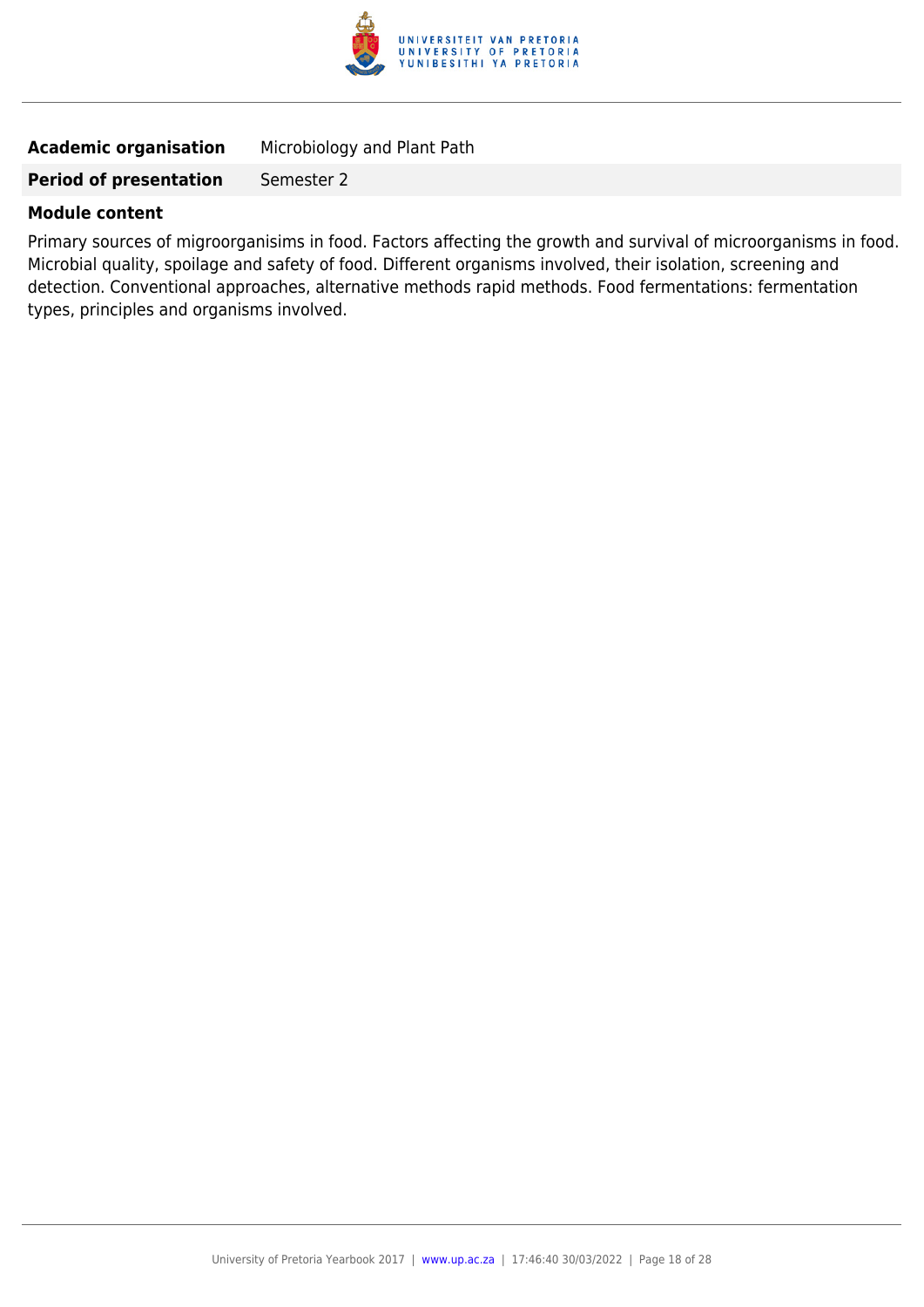

# Curriculum: Final year

#### **Minimum credits: 144**

#### **Minimum credits:**

 $Core = 144$ 

#### **Additional information:**

Single major track Students must take all eight modules listed in the fixed curriculum for the final year. Dual major track

**• Zoology and Biochemistry combination**: Students must take [ZEN 352 + ZEN 354] and [ZEN 361 + ZEN 363] to a total value of 72 credits, and must take [BCM 356 and BCM 357] and [BCM 367 and BCM 368].

**• Zoology and Genetics combination:** Students must take [ZEN 352 + ZEN 354] and [ZEN 361 + ZEN 363] to a total value of 72 credits, and must take [GTS 351 and GTS 354] and [GTS 367 and either GTS 368 or BTC 361] to a value of 72 credits.

**• Zoology and Plant Science combination:** Students must take [ZEN 352 + ZEN 354] and [ZEN 362 + ZEN 364] to a total value of 72 credits, and must take [BOT 356 and BOT 358] and [BOT 366 and either BOT 365 or BTC 361] to a value of 72 credits.

# **Core modules**

#### **Plant ecophysiology 356 (BOT 356)**

| <b>Module credits</b>         | 18.00                                      |
|-------------------------------|--------------------------------------------|
| <b>Service modules</b>        | <b>Faculty of Education</b>                |
| <b>Prerequisites</b>          | BOT 161 or TDH                             |
| <b>Contact time</b>           | 1 practical per week, 2 lectures per week  |
| <b>Language of tuition</b>    | Separate classes for Afrikaans and English |
| <b>Academic organisation</b>  | <b>Plant and Soil Sciences</b>             |
| <b>Period of presentation</b> | Semester 1                                 |

#### **Module content**

The emphasis is on the efficiency of the mechanisms whereby C3-, C4 and CAM-plants bind CO2 and how it impacted upon by environmental factors. The mechanisms and factors which determine the respiratory conversion of carbon skeletons and how production is affected thereby will be discussed. Insight into the ecological distribution and manipulation of plants for increased production is gained by discussing the internal mechanisms whereby carbon allocation, hormone production, growth, flowering and fruitset are influenced by external factors. To understand the functioning of plants in diverse environments, the relevant structural properties of plants, and the impact of soil composition, water flow in the soil-plant air continuum and long distance transport of assimilates will be discussed. Various important techniques will be used in the practicals to investigate aspects such as water-use efficiency, photosynthesis and respiration of plants.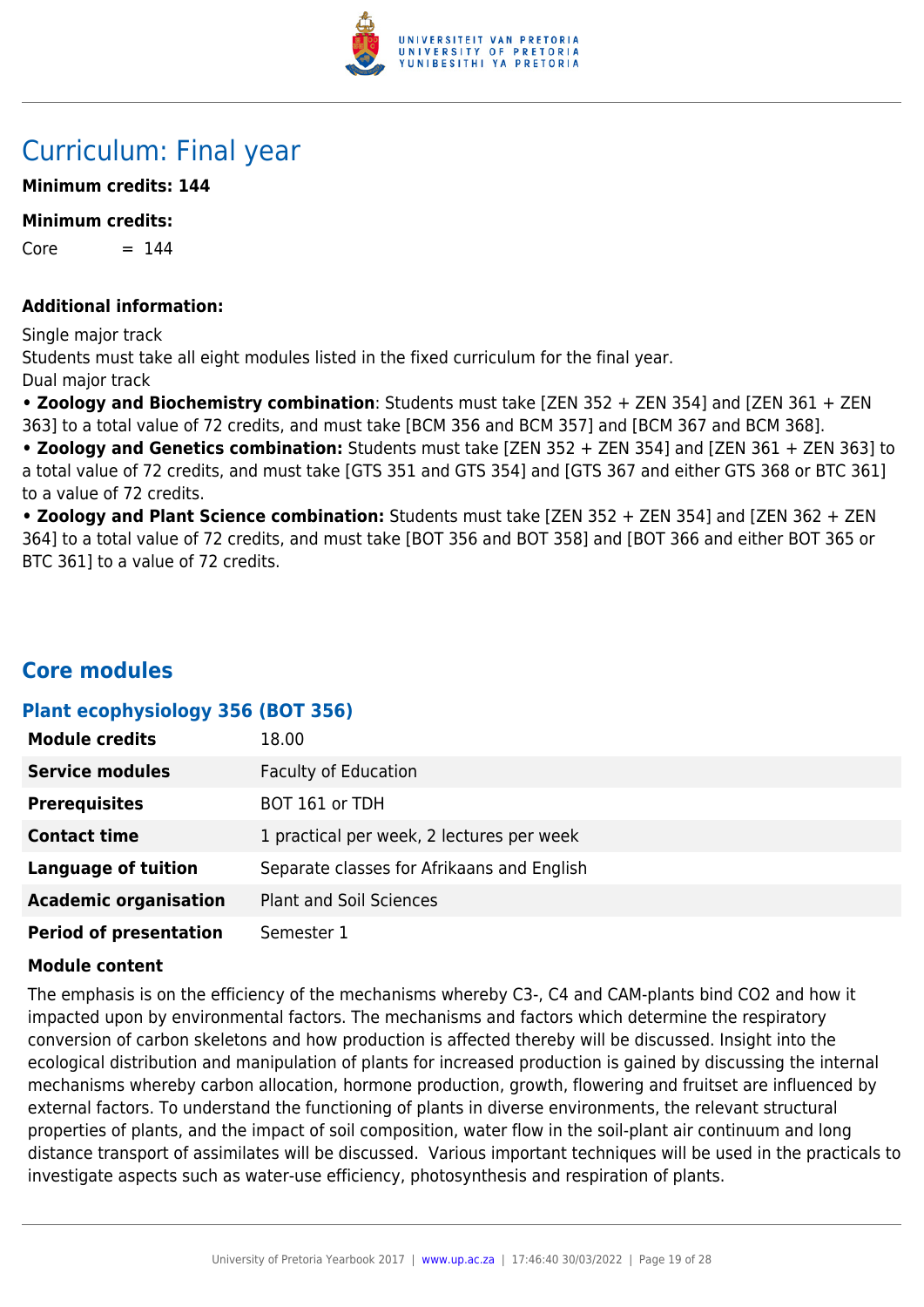

#### **Plant ecology 358 (BOT 358)**

| <b>Module credits</b>         | 18.00                                      |
|-------------------------------|--------------------------------------------|
| <b>Prerequisites</b>          | BOT 161 and BOT 251 or TDH                 |
| <b>Contact time</b>           | 2 lectures per week, 1 practical per week  |
| <b>Language of tuition</b>    | Separate classes for Afrikaans and English |
| <b>Academic organisation</b>  | <b>Plant and Soil Sciences</b>             |
| <b>Period of presentation</b> | Semester 1                                 |

#### **Module content**

 Theory of plant community concepts, floristic and structural composition, plant diversity, ecological succession, landscape ecology. Data processing techniques. Species interactions and an evaluation of their effects on interacting species. Fundamentals of plant population biology: life tables; plant breeding systems and pollination; population dynamics; life history strategies; intraspecific competition; interspecific competition and co-existence.

#### **Phytomedicine 365 (BOT 365)**

| <b>Module credits</b>         | 18.00                                     |
|-------------------------------|-------------------------------------------|
| <b>Service modules</b>        | <b>Faculty of Education</b>               |
| <b>Prerequisites</b>          | BOT 161 or TDH                            |
| <b>Contact time</b>           | 2 lectures per week, 1 practical per week |
| <b>Language of tuition</b>    | Module is presented in English            |
| <b>Academic organisation</b>  | Plant and Soil Sciences                   |
| <b>Period of presentation</b> | Semester 2                                |

#### **Module content**

The module will include a review on the discovery and use of plant medicines and phyto-therapeutically important molecules obtained from plants. Certain aspects of natural product chemistry i.e. the biosynthesis, ecological role and toxicity of the three main classes of secondary compounds; terpenoids, phenolics, and alkaloids are discussed. An introduction to the principles and applications of metabolomics are presented. The role of these natural products in defence against microorganisms and herbivores is reviewed during the module. The basics of alternative medicines such as homeopathy, ayurvedic medicine, acupuncture etc. are also discussed. Practical sessions on drug discovery approaches using chromatographic techniques for phytochemical analysis of secondary metabolites such as tannins, alkaloids, sterols and saponins are conducted. Bioassays on micro-organisms are also done during the practical sessions in order to develop the skills for the potential discovery of new antibiotics. Visits to several pharmaceutical laboratories are arranged.

#### **Plant diversity 366 (BOT 366)**

| <b>Module credits</b> | 18.00                       |
|-----------------------|-----------------------------|
| Service modules       | <b>Faculty of Education</b> |
| <b>Prerequisites</b>  | BOT 161 or TDH              |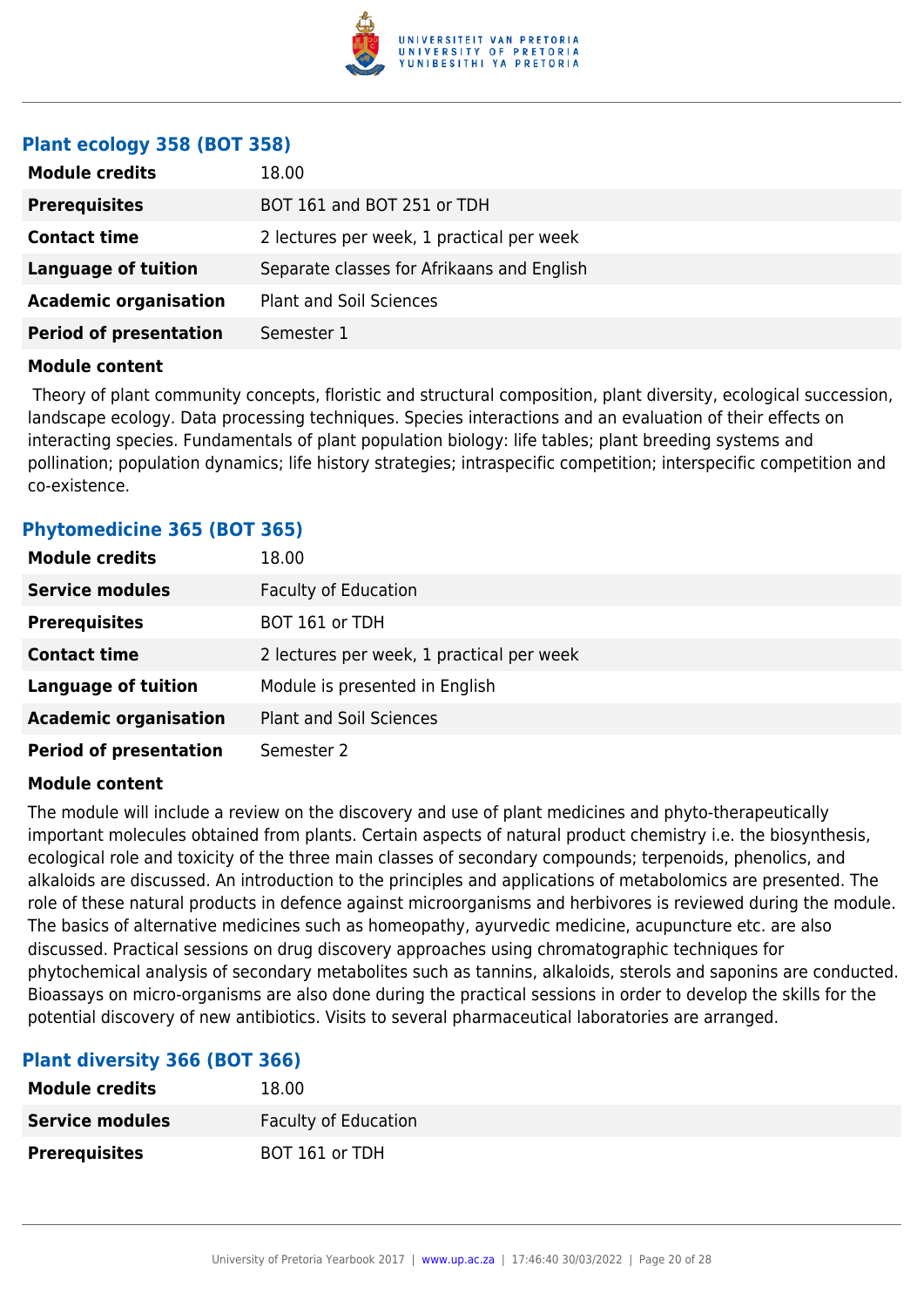

| <b>Contact time</b>           | 1 practical per week, 2 lectures per week  |
|-------------------------------|--------------------------------------------|
| Language of tuition           | Separate classes for Afrikaans and English |
| <b>Academic organisation</b>  | <b>Plant and Soil Sciences</b>             |
| <b>Period of presentation</b> | Semester 2                                 |

Basic principles and methods of plant classification. Sources of plant variation. Modern methods to ascertain evolutionary relationships among plants. The extent and significance of vascular plant diversity. General structural and biological characteristics of evolutionary and ecologically important plant groups. Botanical nomenclature. Plant identification in practice; identification methods, keys, herbaria and botanical gardens. Diagnostic characters for the field identification of trees, wild flowers and grasses. Family recognition of southern African plants. Available literature for plant identification. Methods to conduct floristic surveys. Nature and significance of voucher specimens.

#### **Eukaryotic gene control and development 351 (GTS 351)**

| <b>Module credits</b>         | 18.00                                     |
|-------------------------------|-------------------------------------------|
| <b>Prerequisites</b>          | GTS 251 GS and GTS 261 GS                 |
| <b>Contact time</b>           | 1 practical per week, 2 lectures per week |
| <b>Language of tuition</b>    | Module is presented in English            |
| <b>Academic organisation</b>  | <b>Genetics</b>                           |
| <b>Period of presentation</b> | Semester 1                                |

#### **Module content**

Regulation of gene expression in eukaryotes: regulation at the genome, transcription, RNA processing and translation levels. DNA elements and protein factors involved in gene control. The role of chromatin structure and epigenetic changes. Technology and experimental approaches used in studying eukaryotic gene control. Applications of the principles of gene controlin embryonic development and differentiation, cancer and other diseases in humans.

#### **Population ecology 351 (ZEN 351)**

| <b>Module credits</b>         | 18.00                                      |
|-------------------------------|--------------------------------------------|
| <b>Service modules</b>        | <b>Faculty of Education</b>                |
| <b>Prerequisites</b>          | No prerequisites.                          |
| <b>Contact time</b>           | 2 practicals per week, 4 lectures per week |
| <b>Language of tuition</b>    | Module is presented in English             |
| <b>Academic organisation</b>  | Zoology and Entomology                     |
| <b>Period of presentation</b> | Quarter 1                                  |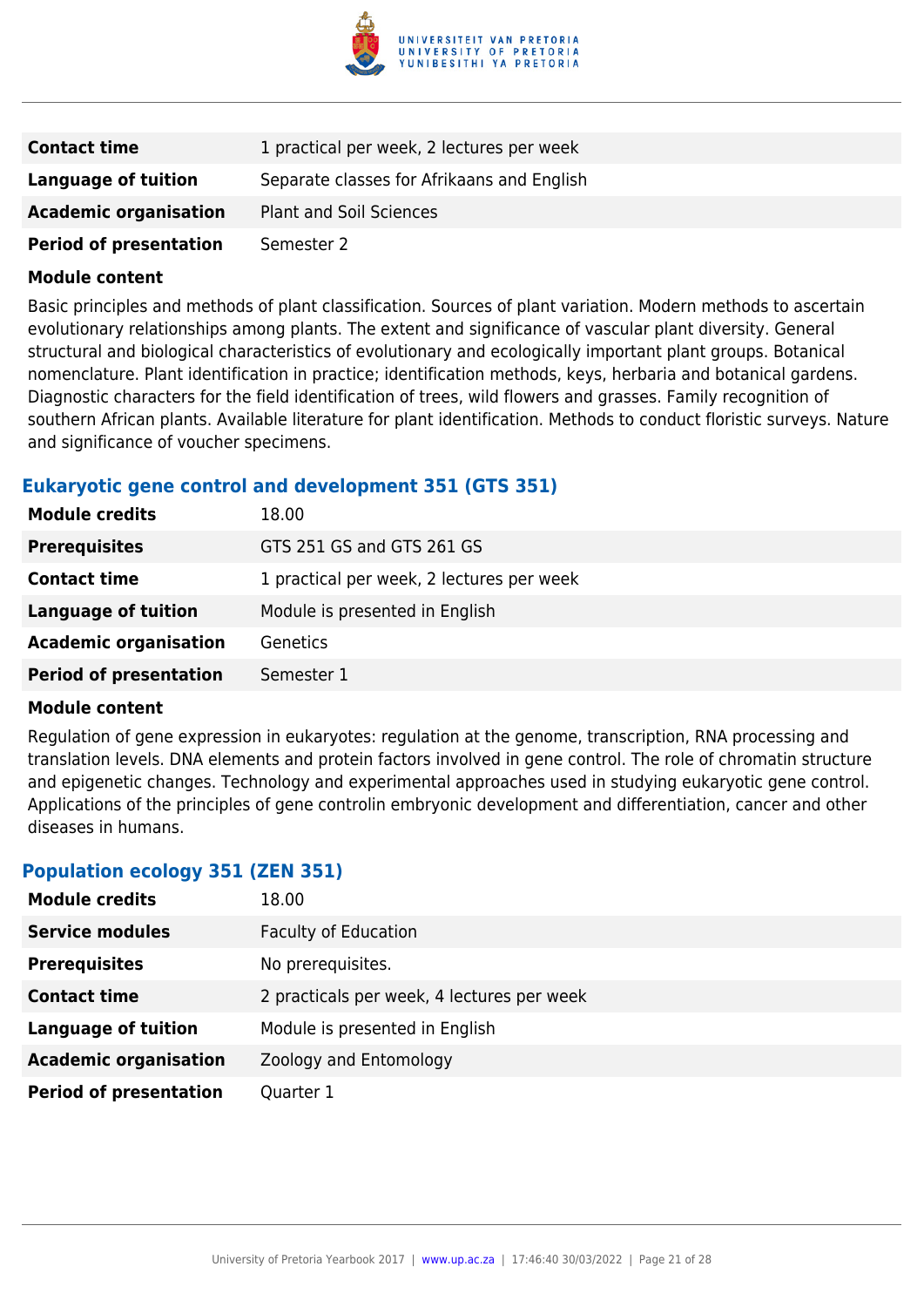

Scientific approach to ecology; evolution and ecology; the individual and its environment; population characteristics and demography; competition; predation; plant-herbivore interactions; regulation of populations; population manipulation.

#### **Mammalogy 352 (ZEN 352)**

| <b>Module credits</b>         | 18.00                                      |
|-------------------------------|--------------------------------------------|
| <b>Service modules</b>        | <b>Faculty of Education</b>                |
| <b>Prerequisites</b>          | No prerequisites.                          |
| <b>Contact time</b>           | 4 lectures per week, 2 practicals per week |
| <b>Language of tuition</b>    | Module is presented in English             |
| <b>Academic organisation</b>  | Zoology and Entomology                     |
| <b>Period of presentation</b> | Quarter 1                                  |

#### **Module content**

Mammalian origins and their characteristics: evolution of African mammals; structure and function: integument, support and movement; foods and feeding; environmental adaptations; reproduction; behaviour; ecology and biogeography; social behaviour; sexual selection; parental care and mating systems; community ecology; zoogeography. Special topics: parasites and diseases; domestication and domesticated mammals; conservation.

#### **Community ecology 353 (ZEN 353)**

| <b>Module credits</b>         | 18.00                                      |
|-------------------------------|--------------------------------------------|
| <b>Service modules</b>        | <b>Faculty of Education</b>                |
| <b>Prerequisites</b>          | No prerequisites.                          |
| <b>Contact time</b>           | 4 lectures per week, 2 practicals per week |
| <b>Language of tuition</b>    | Module is presented in English             |
| <b>Academic organisation</b>  | Zoology and Entomology                     |
| <b>Period of presentation</b> | Quarter 2                                  |

#### **Module content**

The scientific approach; characteristics of the community; the community as a superorganism; community changes; competition as a factor determining community structure; disturbance as a determinant of community structure; community stability; macroecological patterns and mechanisms.

#### **Evolutionary physiology 354 (ZEN 354)**

| <b>Module credits</b>  | 18.00                                      |
|------------------------|--------------------------------------------|
| <b>Service modules</b> | Faculty of Education                       |
| <b>Prerequisites</b>   | No prerequisites.                          |
| <b>Contact time</b>    | 2 practicals per week, 4 lectures per week |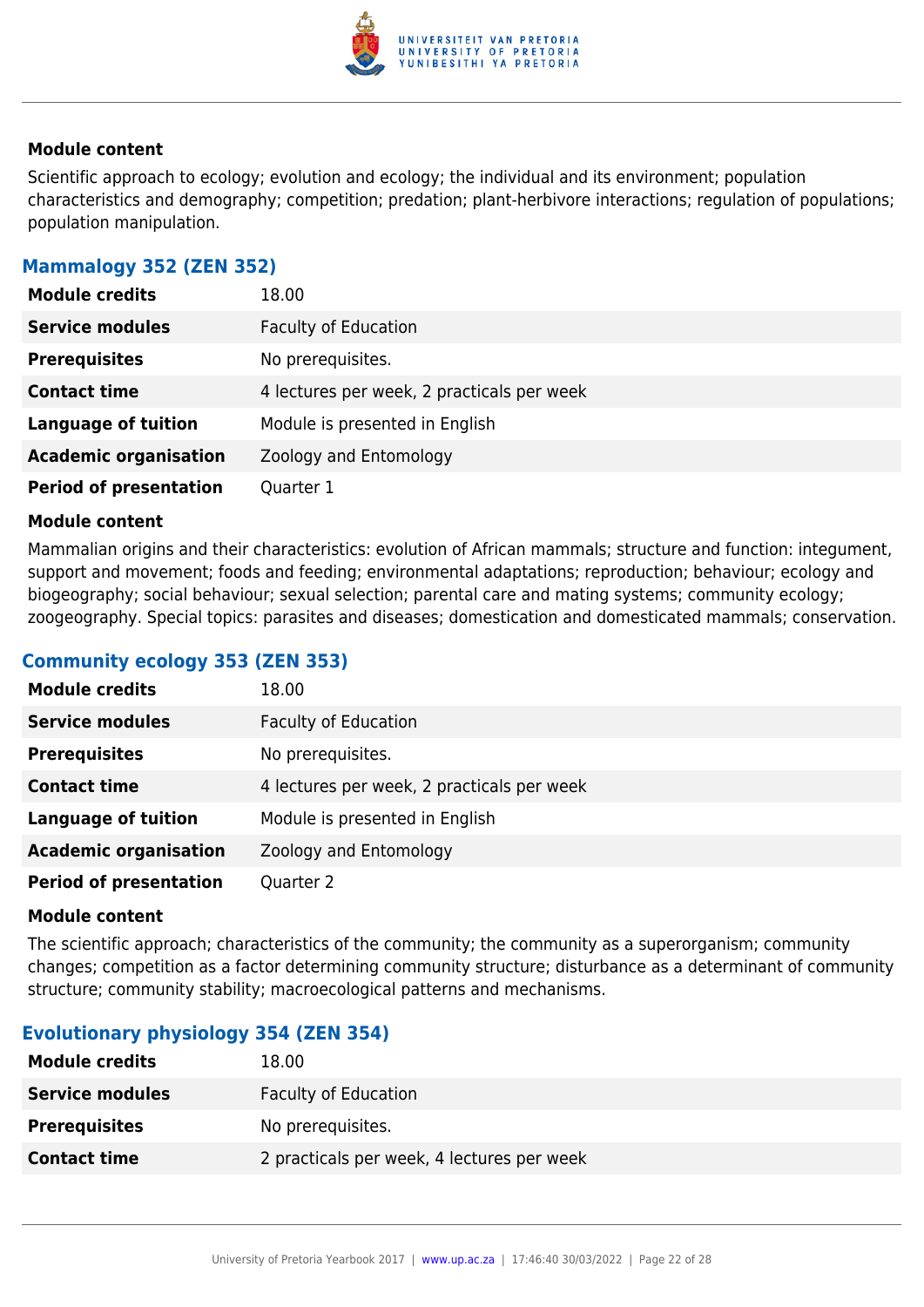

| Language of tuition           | Module is presented in English |
|-------------------------------|--------------------------------|
| <b>Academic organisation</b>  | Zoology and Entomology         |
| <b>Period of presentation</b> | Quarter 2                      |

This module focuses on the integration of physiological systems in the context of animal form and function, and the ways in which evolution shapes the physiological processes that determine the energy, water and nutrient fluxes between animals and their environments. Topics covered include: (i) circulation, gas exchange and excretion; (ii) nutritional ecology; (iii) osmoregulation and thermoregulation; and (iv) reproductive physiology. The major focus of this module is to understand the major sources of physiological diversity, namely scaling, phylogenetic inertia, adaptation and phenotypic plasticity, and applying this knowledge to conceptually link physiological processes at the cellular level to macrophysiological patterns at a global scale.

#### **Physiological processes 361 (ZEN 361)**

| <b>Module credits</b>         | 18.00                                      |
|-------------------------------|--------------------------------------------|
| <b>Service modules</b>        | <b>Faculty of Education</b>                |
| <b>Prerequisites</b>          | No prerequisites.                          |
| <b>Contact time</b>           | 4 lectures per week, 2 practicals per week |
| <b>Language of tuition</b>    | Module is presented in English             |
| <b>Academic organisation</b>  | Zoology and Entomology                     |
| <b>Period of presentation</b> | Quarter 3                                  |

#### **Module content**

This module focuses on the means by which animals can sense and respond to the external and internal environment. Topics covered include: (i) the structure and function of biological membranes; (ii) neurons and nervous systems; (iii) sensing the environment; (iv) glands, hormones and regulation of development and growth; (v) muscles and animal movement and (vi) the initiation and control of behaviour. The implications of these physiological processes for animal conservation and management will be emphasised. A comparative approach will be adopted throughout the module to highlight the commonalities as well as the ways in which animal lineages have achieved similar functional outcomes from different structural adaptations.

#### **Evolution and phylogeny 362 (ZEN 362)**

| <b>Module credits</b>         | 18.00                                      |
|-------------------------------|--------------------------------------------|
| <b>Service modules</b>        | <b>Faculty of Education</b>                |
| <b>Prerequisites</b>          | No prerequisites.                          |
| <b>Contact time</b>           | 4 lectures per week, 2 practicals per week |
| <b>Language of tuition</b>    | Module is presented in English             |
| <b>Academic organisation</b>  | Zoology and Entomology                     |
| <b>Period of presentation</b> | Quarter 3                                  |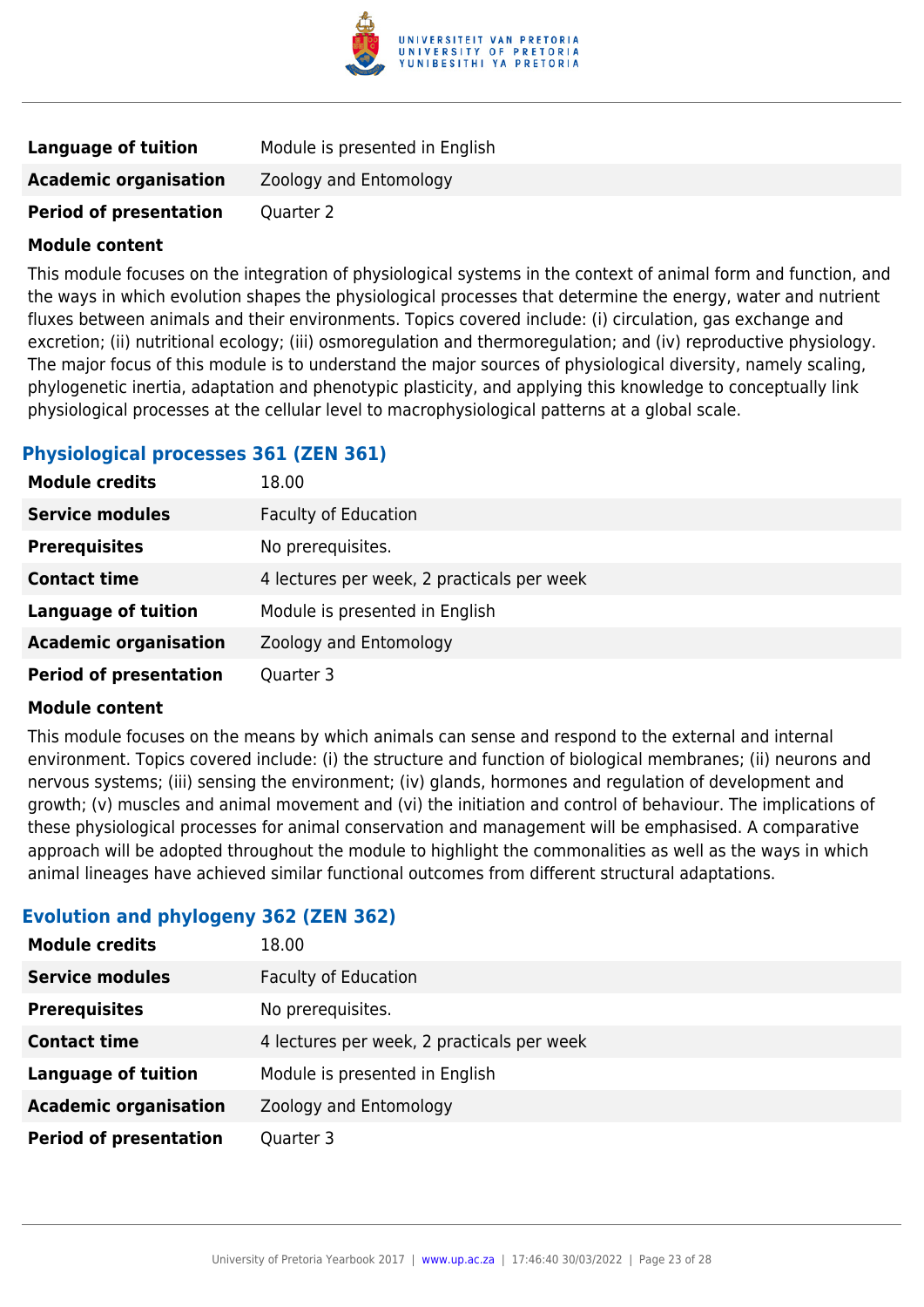

Evolution as a process and pattern, prime movers in evolution: Selection, drift, general population genetics. Population differentiation, clines, subspecies and species, adaptation as a major force in evolution and the panglossian paradigm, molecular evolution. Phylogeography, phylogenetic reconstruction. Evolutionary biogeography. Adaptation, Darwin's formulation, proximate and ultimate causation, genetic and developmental constraints, optimality. Phenotypic models, the comparative method, convergent evolution. Evolution of complex biological systems, origin of life and sex, macro-evolution, punctuated equilibrium, human evolution. Levels of selection. Species concepts.

#### **Behavioural ecology 363 (ZEN 363)**

| <b>Module credits</b>         | 18.00                                      |
|-------------------------------|--------------------------------------------|
| <b>Service modules</b>        | <b>Faculty of Education</b>                |
| <b>Prerequisites</b>          | No prerequisites.                          |
| <b>Contact time</b>           | 2 practicals per week, 4 lectures per week |
| <b>Language of tuition</b>    | Module is presented in English             |
| <b>Academic organisation</b>  | Zoology and Entomology                     |
| <b>Period of presentation</b> | Quarter 4                                  |

#### **Module content**

The history of behavioural ecology. A causal, developmental, evolutionary and adaptive approach. Sensory systems and communication. Sexual selection, mate choice and sperm competition. Kin selection and group living. Special reference to social insects. The behavioural ecology of humans. Phylogenetic basis of behavioural analysis. The role of behavioural ecology in conservation planning.

#### **Conservation ecology 364 (ZEN 364)**

| <b>Module credits</b>         | 18.00                                      |
|-------------------------------|--------------------------------------------|
| <b>Service modules</b>        | <b>Faculty of Education</b>                |
| <b>Prerequisites</b>          | No prerequisites.                          |
| <b>Contact time</b>           | 4 lectures per week, 2 practicals per week |
| <b>Language of tuition</b>    | Module is presented in English             |
| <b>Academic organisation</b>  | Zoology and Entomology                     |
| <b>Period of presentation</b> | Quarter 4                                  |

#### **Module content**

This module is intended to provide students with skills to undertake field surveys that are essential for research and planning in the conservation of biodiversity. The module has a large fieldwork component. A field trip will be conducted over a ten-day period during the September vacation in the Sani Pass region of the Drakensberg (including South Africa and Lesotho).

The students will be actively involved in planning and executing the field surveys, and will be responsible for analysing and presenting the results. The students will gain valuable practical experience in the field by applying a number of survey techniques and focusing on several different taxa that are relevant to conservation ecology.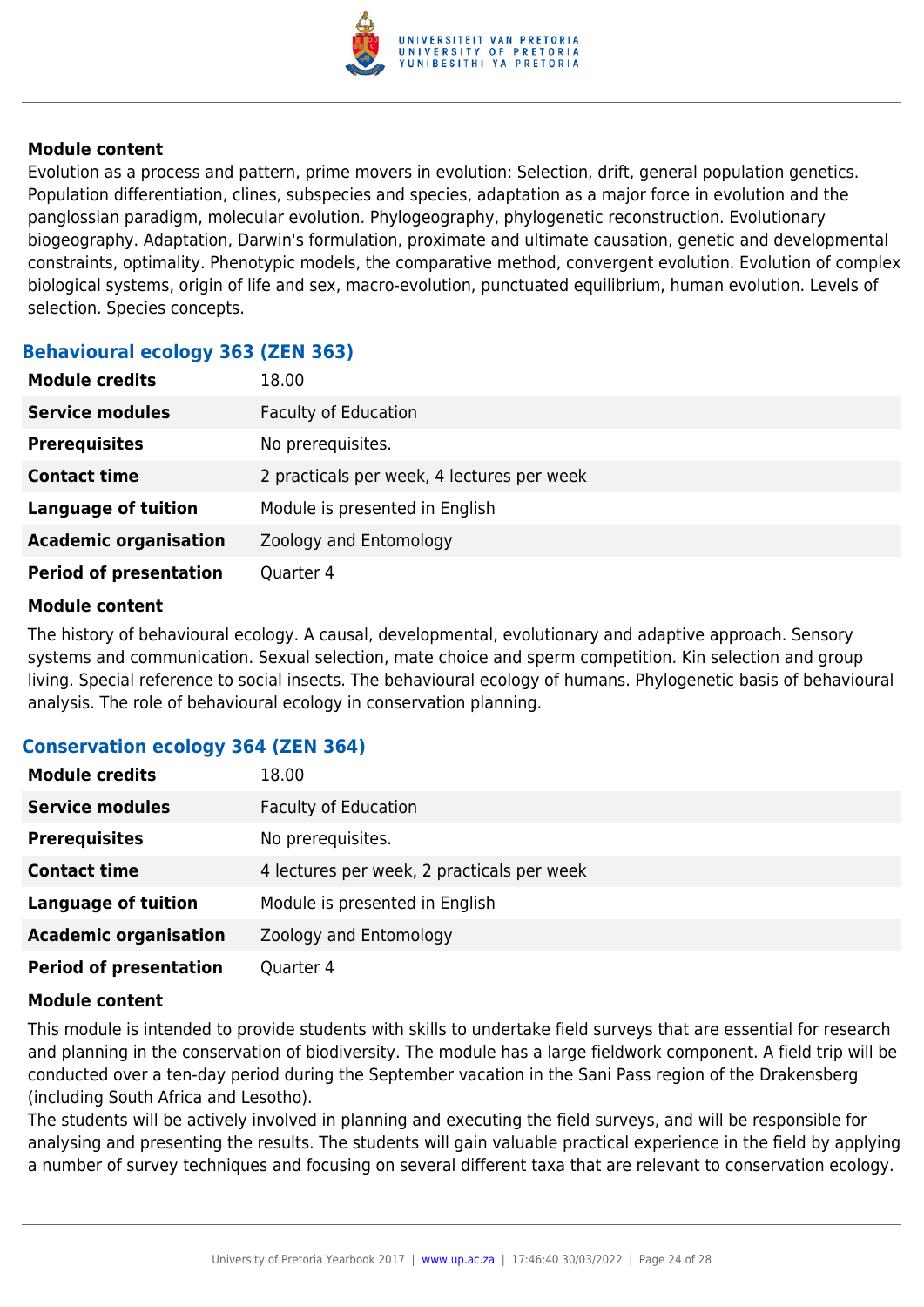

### **Genome evolution and phylogenetics 354 (GTS 354)**

| <b>Module credits</b>         | 18.00                                                                |
|-------------------------------|----------------------------------------------------------------------|
| <b>Service modules</b>        | Faculty of Engineering, Built Environment and Information Technology |
| <b>Prerequisites</b>          | GTS 251 GS and GTS 261 GS                                            |
| <b>Contact time</b>           | 1 practical per week, 2 lectures per week                            |
| <b>Language of tuition</b>    | Module is presented in English                                       |
| <b>Academic organisation</b>  | <b>Genetics</b>                                                      |
| <b>Period of presentation</b> | Semester 1                                                           |

### **Module content**

Mechanisms involved in the evolutions of genomes. Comparison of the molecular organisation of viral, archaea, eubacterial and eukarytotic genomes. Genome project design, DNA sequencing methods and annotation. Molecular evolution. Phylogenetic inference methods. Applications of phylogenetics and contemporary genome research.

### **Population and evolutionary genetics 367 (GTS 367)**

| <b>Module credits</b>         | 18.00                                                                |
|-------------------------------|----------------------------------------------------------------------|
| <b>Service modules</b>        | Faculty of Engineering, Built Environment and Information Technology |
| <b>Prerequisites</b>          | GTS 251 and GTS 261                                                  |
| <b>Contact time</b>           | 1 practical per week, 2 lectures per week                            |
| <b>Language of tuition</b>    | Module is presented in English                                       |
| <b>Academic organisation</b>  | Genetics                                                             |
| <b>Period of presentation</b> | Semester 2                                                           |

#### **Module content**

Genetic and phenotypic variation. Organisation of genetic variation. Random genetic drift. Mutation and the neutral theory. Darwinian selection. Inbreeding, population subdivision and migration. Evolutionary quantitative genetics. Population genomics. Human population genetics. Levels of selection and individuality. Arms races and irreversibility. Complexity. Applied evolution.

# **Genetics in human health 368 (GTS 368)**

| <b>Module credits</b>         | 18.00                                     |
|-------------------------------|-------------------------------------------|
| <b>Prerequisites</b>          | GTS 251 and GTS 261 GS                    |
| <b>Contact time</b>           | 1 practical per week, 2 lectures per week |
| <b>Language of tuition</b>    | Module is presented in English            |
| <b>Academic organisation</b>  | Genetics                                  |
| <b>Period of presentation</b> | Semester 2                                |
|                               |                                           |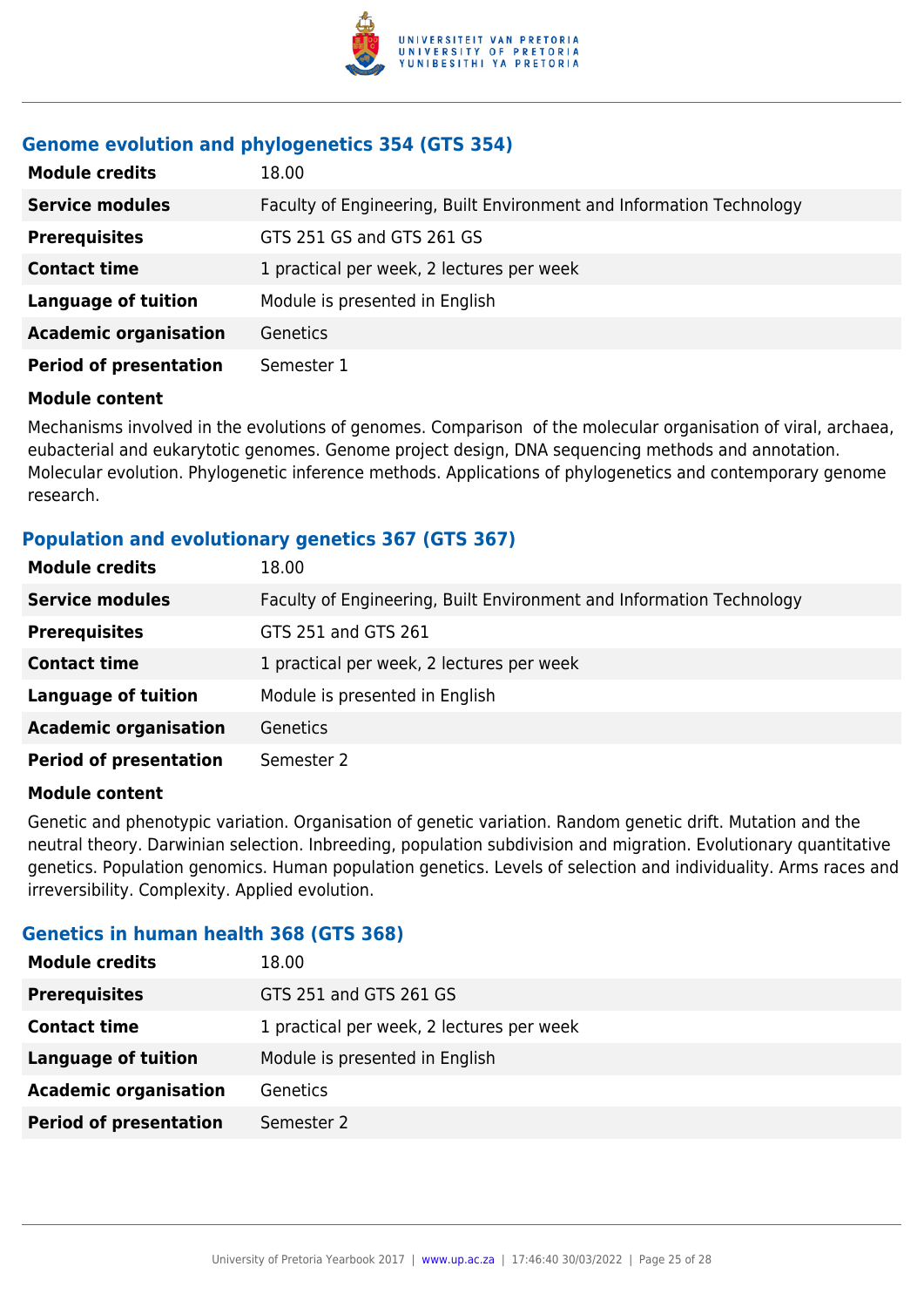

Application of modern genetics to human variability, health and disease. Molecular origin of Mendelian and multifactorial diseases. The use of polymorphisms, gene mapping, linkage and association studies in medical genetics. Genetic diagnosis – application of cytogenetic, molecular and genomic techniques. Congenital abnormalities, risk assessment and genetic consultation. Prenatal testing, population screening, treatment of genetic diseases and gene-based therapy. Pharmacogenetics and cancer genetics. Ethical aspects in medical genetics.

#### **Plant genetics and crop biotechnology 361 (BTC 361)**

| <b>Module credits</b>         | 18.00                                                                            |
|-------------------------------|----------------------------------------------------------------------------------|
| <b>Service modules</b>        | Faculty of Engineering, Built Environment and Information Technology             |
| <b>Prerequisites</b>          | GTS 251 and {GTS 261 GS or BOT 261} and {GTS 351 and GTS 352 are<br>recommended} |
| <b>Contact time</b>           | 2 lectures per week, 1 practical per week                                        |
| <b>Language of tuition</b>    | Module is presented in English                                                   |
| <b>Academic organisation</b>  | Genetics                                                                         |
| <b>Period of presentation</b> | Semester 2                                                                       |

#### **Module content**

Plant genetics and genomics: gene control in plants, epigenetics, co-suppression, forward and reverse genetics, structural and functional genomics. Plant development: signal perception, cell death, control of cell division. Plant-environment interactions. Crop genetic modification: food security, GMO regulation, plant transformation, whole-chromosome transformation, synthetic biology, homologous recombination. Crop molecular markers: marker types, genotyping, QTL mapping, marker-assisted breeding. Future of crop biotechnology: applications of genomics, biopharming, genetical genomics, systems biology

#### **Macromolecules of life: Structure-function and Bioinformatics 356 (BCM 356)**

| <b>Module credits</b>         | 18.00                                              |
|-------------------------------|----------------------------------------------------|
| <b>Prerequisites</b>          | <b>BCM 251 and BCM 252</b>                         |
| <b>Contact time</b>           | 180 minute practical per week, 2 lectures per week |
| <b>Language of tuition</b>    | Afrikaans and English is used in one class         |
| <b>Academic organisation</b>  | Biochemistry                                       |
| <b>Period of presentation</b> | Semester 1                                         |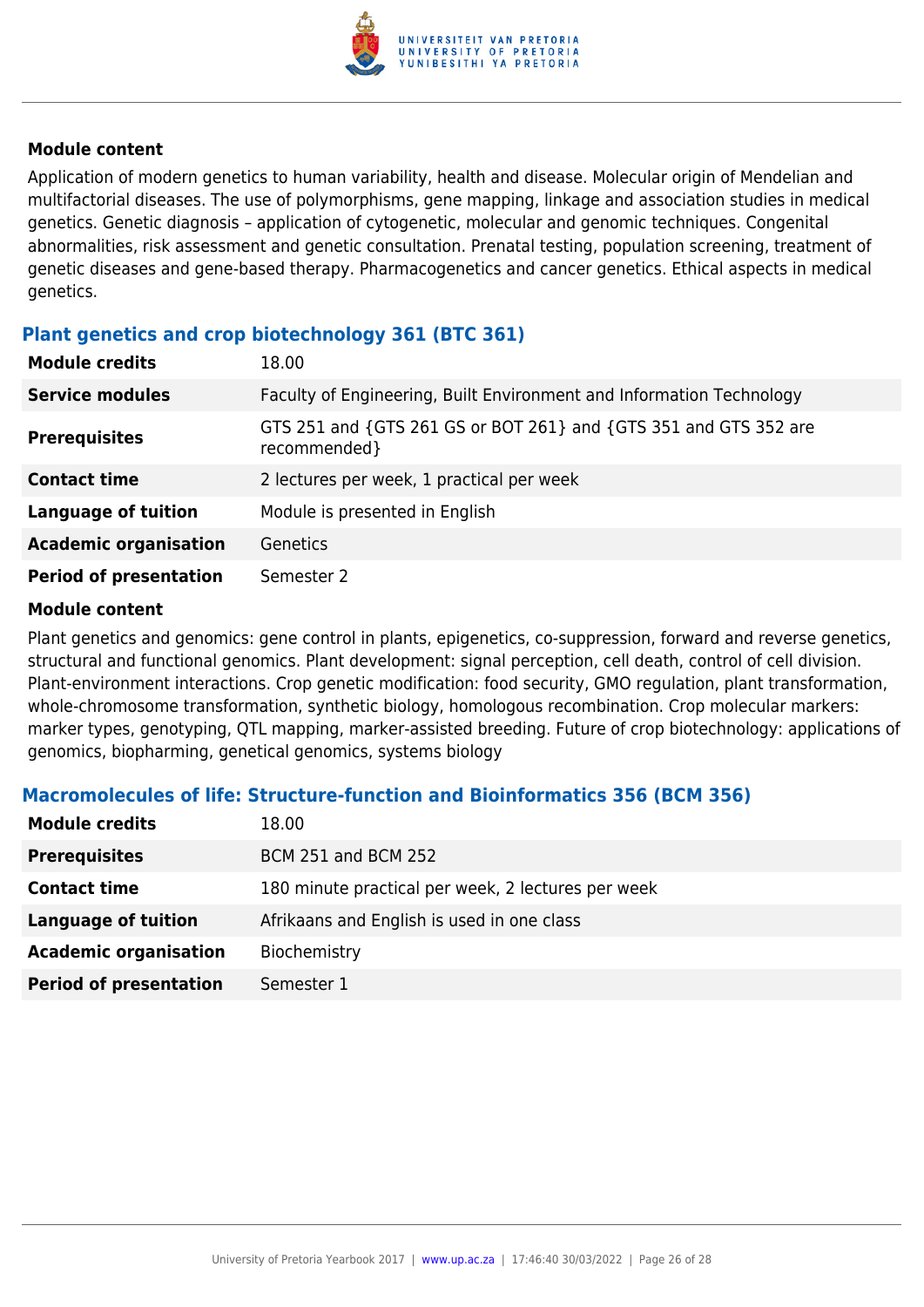

Perspectives on the flow of information from nucleic acids to proteins, the structure and functions of nucleic acids and proteins and their organisation into hierarchical, interdependent systems. Nucleic acid structure as observed in fibres and crystals as well as global DNA and RNA analyses (methods and bioinformatic analyses). Biochemical analyses of nucleotides. DNA-DNA recognition: non-standard and higher order DNA structures. The RNA structural world, RNAi, miRNA and ribosomes. Cellular functions of coding and non-coding nucleic acids. Principles of small molecule-DNA recognition. Principles of protein-DNA recognition and interactions. Bioinformatics predictions of protein and small molecule DNA interactions. Chemical reactivity of amino acids. Domain structures of proteins and Ramachandran plots. Protein folding, sequence motifs and domains, higher order and supramolecular structure, self-assembly, conjugated proteins, post-translational modifications, conjugated proteins and bioinformatics predictions. Principles of protein function and protein structure relationships. Protein-ligand and protein-protein interactions. Protein aggregation in disease. Examples of the diverse functions of proteins and peptides, including enzymes, hormones, neurotransmitters, antibodies, receptors, transport and membrane proteins. Global analysis of proteins through proteomics. Basic principles of nuclear magnetic resonance, mass spectrometry and X-ray crystallography. Protein purification and characterization including, pI, molecular mass, amino acid composition and sequence. Practical training will include interactive computer-guided demonstrations of protein analysis, hands-on practical sessions for nucleic acid purification and chemical structure characterisation, protein expression and purification (including SDS-PAGE), protein sequence analysis including mass spectrometry, protein structure analysis by 3D protein modelling and protein folding (Bioinformatics).

# **Module credits** 18.00 **Prerequisites** BCM 251 and BCM 252 and BCM 261 **Contact time** 2 lectures per week, 180 minute practical per week **Language of tuition** Afrikaans and English is used in one class

#### **Biocatalysis and integration of metabolism 357 (BCM 357)**

#### **Module content**

**Academic organisation** Biochemistry

**Period of presentation** Semester 1

Nomenclature: enzyme nomenclature and classification. Specificity and mechanisms: the active site, mechanisms of catalysis and examples of specific enzyme mechanisms, e.g. lysozyme and carboxypeptidase A. Advanced enzyme kinetics, Cleland nomenclature and multi-substrate reactions. Allosteric enzymes: models by Koshland, Hill and Monod. Ligands binding to proteins. Problems and answers: tutorials of problems and answers based on above concepts. Integration of metabolism; hormones and second messengers; cell signalling; a case study in connectivity among metabolic pathways and their regulation, in for example diabetes and starvation. Inhibitors of angiotensin converting enzyme (ACE). RNA as enzymes. Applications of enzymes in food and cosmetics industries and in clinical pathology assays as biomarkers of diseases and toxic responses. Elucidation of metabolic pathways.

Practical sessions cover tutorials on calculations, isolation of an enzyme, determination of pH and temperature optimum, determination of Km and Vmax, enzyme activation, enzyme inhibition, purification table and final report, oral defense of report.